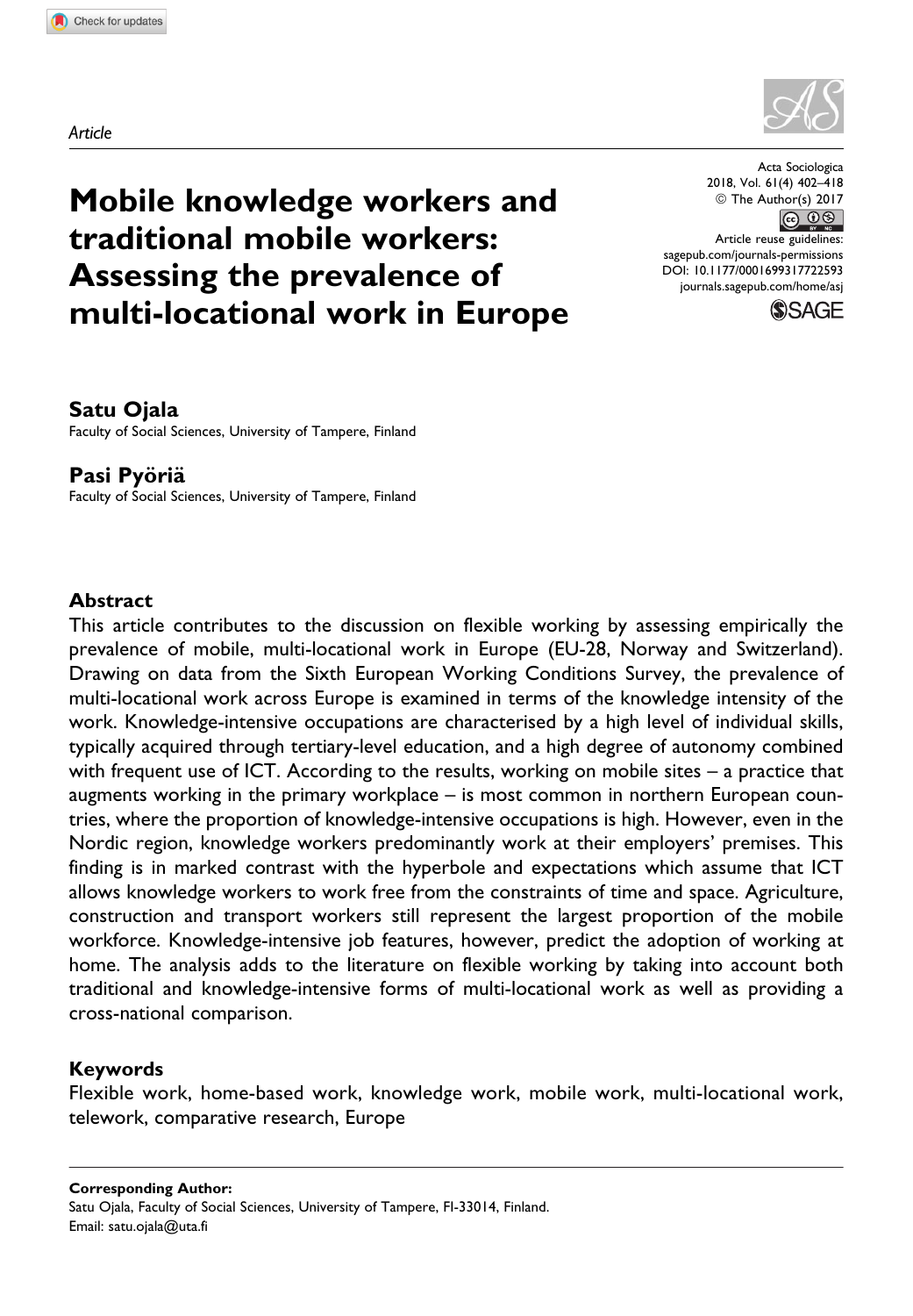#### Introduction

Knowledge workers are commonly characterized as mobile and dynamic 'road warriors' or 'nomadic workers' who can work practically anywhere and anytime (Clemons and Kroth, 2010). Since the 1970s, in the research literature pertaining to post-industrialization, it has been suggested that the time and location of economic activities are losing their relevance. A popular concept here is that in a 'network society' the constraints of the clock and of distance have been radically relieved, the corporations and the individual being capable of managing their affairs independently of time and place.

New forms of information and communication technologies (ICTs) such as smartphones and tablet computers indeed promise historic change in the way we work and live (Eurofound, 2016: 86; Popma, 2013). The world of work and organisations is presumed to be undergoing a thorough change driven by the growth of knowledge-intensive occupations and ubiquitous technologies (Kuldeep et al., 2009; Schönauer et al., 2013). Critical empirical analyses, however, have provided contrasting evidence, suggesting that these on-going changes are more gradual and subtle than many optimistic visions suggest (Vilhelmson and Thulin, 2016). Time-use surveys, for example, indicate that there is a surprisingly strong pattern of working from 8 am to 5 pm in a traditional office (Glorieux et al., 2009; Ojala and Pyöriä, 2015).

According to the Sixth European Working Conditions Survey (EWCS), conducted by Eurofound (Eurofound, 2016), 11% of wage and salary earners in the EU used ICTs at least three-quarters of the time – either daily or several times a week – outside of their employer's premises (at home, in their car, in a client's premises or in a public space). Some  $3\%$  teleworked mainly from home and  $8\%$  were exclusively ICT-mobile workers. Denmark, the Netherlands, Sweden and Luxembourg had the highest proportions of ICT mobile workers and teleworkers (Eurofound, 2016: 86; Eurofound, 2017).

In this article, we assess empirically the state of mobile, multi-locational work across Europe, and contribute to the discussion on flexible working by deepening the understanding of the ways mobility and knowledge work are – or are not – intertwined. We already know a lot about flexible work designs, their special working conditions (Koroma et al., 2014), and their connections to employee well-being (ter Hoeven and van Zoonen, 2015), but an important gap in the research literature remains. Although, for example, the adoption of telework has been widely investigated for decades (Hislop and Axtell, 2007; Pyöriä, 2011), the analysis of other types of multi-locational working has received less attention in survey research, especially from a comparative perspective.

In the literature on multi-locational work, international comparisons are rare, notable exceptions being the Emergence and Sibis projects conducted over 15 years ago (Bates and Huws, 2002; Huws, 2003; Sibis, 2003). Most survey studies on the subject have a rather narrow focus. They are usually based on national samples (Aguilera et al., 2016), represent certain branches of the economy (Neirotti et al., 2013), or concentrate on a specific company (Hill et al., 2010). These kinds of studies, though highly important in their own right, lack the scope of the data at our disposal and seldom provide comparative evidence. A recent Eurofound report fills this gap inasmuch as it gives an overview of multi-locational ICT work in Europe, but it excludes traditional mobile workers altogether (Eurofound, 2017).

In light of the EWCS 2015, we investigated the prevalence of multi-locational work in different physical environments, such as homes, clients' premises, vehicles, outside sites, and public spaces. Our analysis, covering the EU-28 countries, Norway and Switzerland, compares traditional and knowledgeintensive features of work. By knowledge-intensity we refer here to the high levels of skills acquired through tertiary education. Another central feature in knowledge work is the autonomy that co-exists with the freedom of the working methods and practices available. Autonomy is particularly important in this context, because it is linked to increased productivity and organisational commitment (Peters et al., 2009; Saari and Pyöriä, 2015). Use of ICT is also an integral part of the knowledge work process (Pyöriä, 2005; Pyöriä et al., 2005), and it is usually associated with mobile work (Hislop and Axtell, 2007; Peters et al., 2004; 2009; Pyöriä, 2003; 2009). For example, making business calls, checking email and preparing memos are typical tasks for knowledge workers on the move (Green, 2002; Hislop, 2013).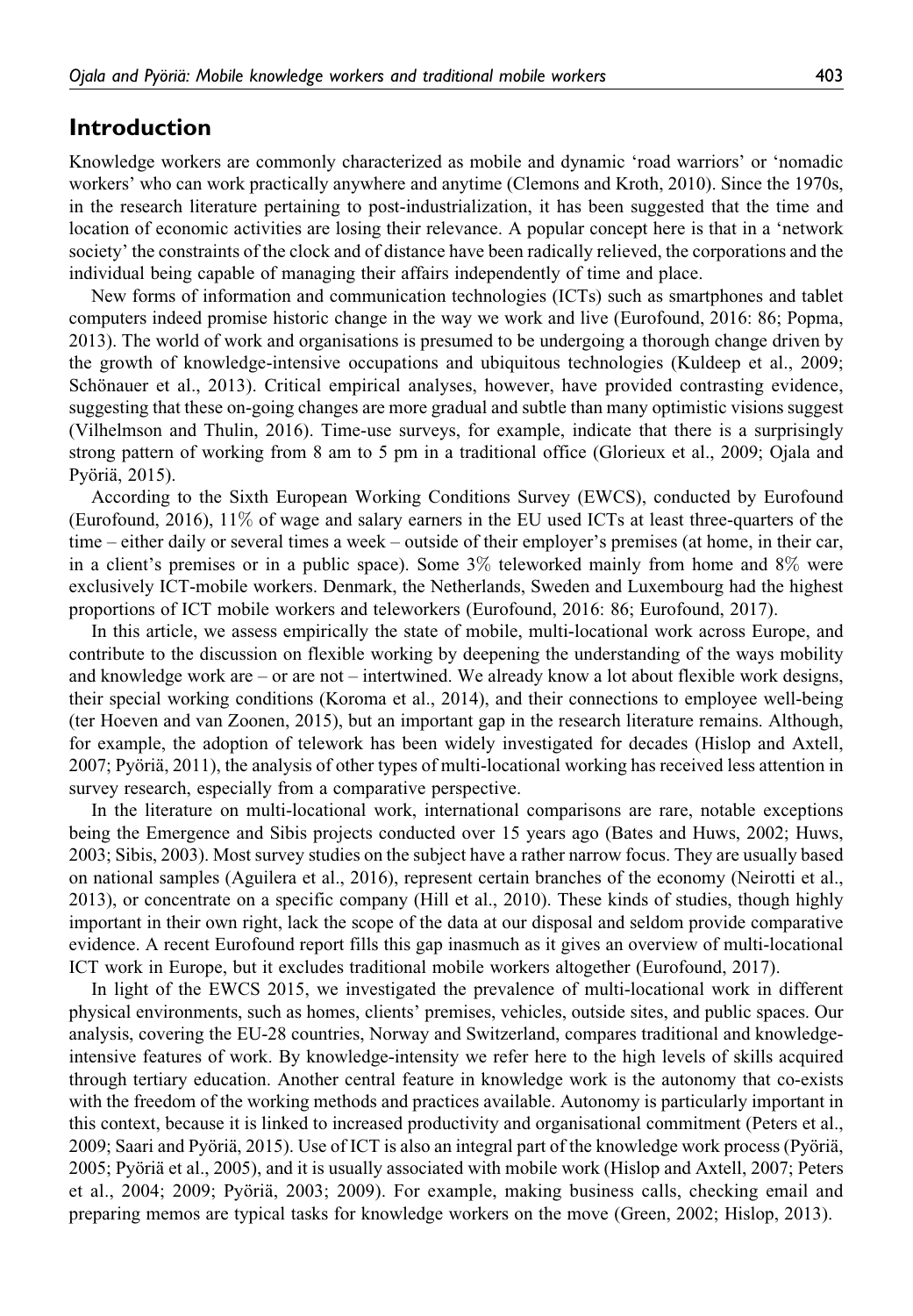However, concentrating solely on knowledge work would lead to a biased overview – many traditional jobs also involve mobility (Hinds and Kiesler, 2002). Therefore, we set out to examine the work situation of all wage and salary earners in order to compare the degree to which knowledge workers' and other employees' jobs are multi-locational in different European countries. With more than 30,000 respondents, the EWCS 2015 offers a comprehensive platform for a robust cross-national overview of different types of mobile, multi-locational work.

#### Flexible working at the levels of society and organisations

There is no single theory on the flexibility of work but, rather, a heterogeneous set of analytical distinctions that have guided empirical research. Work-related flexibility takes place on three levels, including the societal level, the organisational/occupational level, and the level of the individual employee (Skorstad and Ramsdal, 2016). First, the uses of labour relate to adjusting to the employers' needs necessitated by economic fluctuations (societal/structural flexibility). Second, organisational/ occupational flexibility refers to the everyday organisation of work; for example, to satisfy customer requirements. Third, individual flexibility refers to meeting employees' personal aspirations and work– family demands. These factors, as they relate to working conditions and job quality, are high on the European policy agenda. Labour flexibility has been addressed as a solution to global job competition, and current European policy concerns also include work–life balance and ensuring a proper balance between individual flexibility and the needs of employers (Eurofound, 2016).

The present analysis focuses on societal and organisational/occupational-level flexibility that has seldom been addressed from a comparative perspective. Individual flexibility, on the other hand, has yielded many empirical analyses, partly due to the popularity of case studies. Personal aspirations as well as household and family issues are indeed important aspects in everyday work practices (Nätti et al., 2011; Vilhelmson and Thulin, 2016). For example, the outcomes (well-being, work–family balance) of such practices for employees have been widely analysed (ter Hoeven and van Zoonen, 2015; Ojala et al., 2014; Sullivan, 2012).

At the organisational/occupational level, the theoretical discussion has recognised different, partly overlapping frameworks for flexibility. Vilhelmson and Thulin (2016), for example, separated workrelated factors (managerial trust, autonomy, organisation of work, specific work tasks, control over space) from spatial factors (physical transportation, ICT use, regional accessibility). In a similar vein, Kakihara and Sørensen (2004) distinguished physical, interactional (communicating with IT tools), and operational flexibility (flexibly organised tasks).

For the purposes of the present analysis, it is important to consider the difference between knowledge-intensive and traditional work. In transportation, for example, mobility is obviously needed to take a physical object from one place to another. At the same time, it is important to distinguish analytically the location of work and technology, because many jobs may involve significant amounts of physical mobility but require little use of ICTs (Hislop and Axtell, 2007). We therefore expect to find a significant amount of physical mobility in traditional branches of the economy where ICT use is infrequent (Hypothesis 1).

In knowledge work, in contrast, multi-locationality often entails a combination of autonomy, frequent communication and co-operation with ICTs coupled with face-to-face interaction, requiring spatial mobility (Eurofound, 2016: 60, 84–87; Koroma et al., 2014; Vilhelmson and Thulin, 2016). We thus expect to see a high level of autonomy related to multi-locational knowledge work (Hypothesis 2a).

Combined with a high level of ICT use, typical examples of spatial mobility in knowledge work include alternating between different business facilities and working in private vehicles and on public transportation (Davison et al., 2006; Hislop and Axtell, 2007). Due to the diminishing physical/ temporal boundaries of work, we expect to see high levels of mobility related to frequent ICT use (Hypothesis 2b).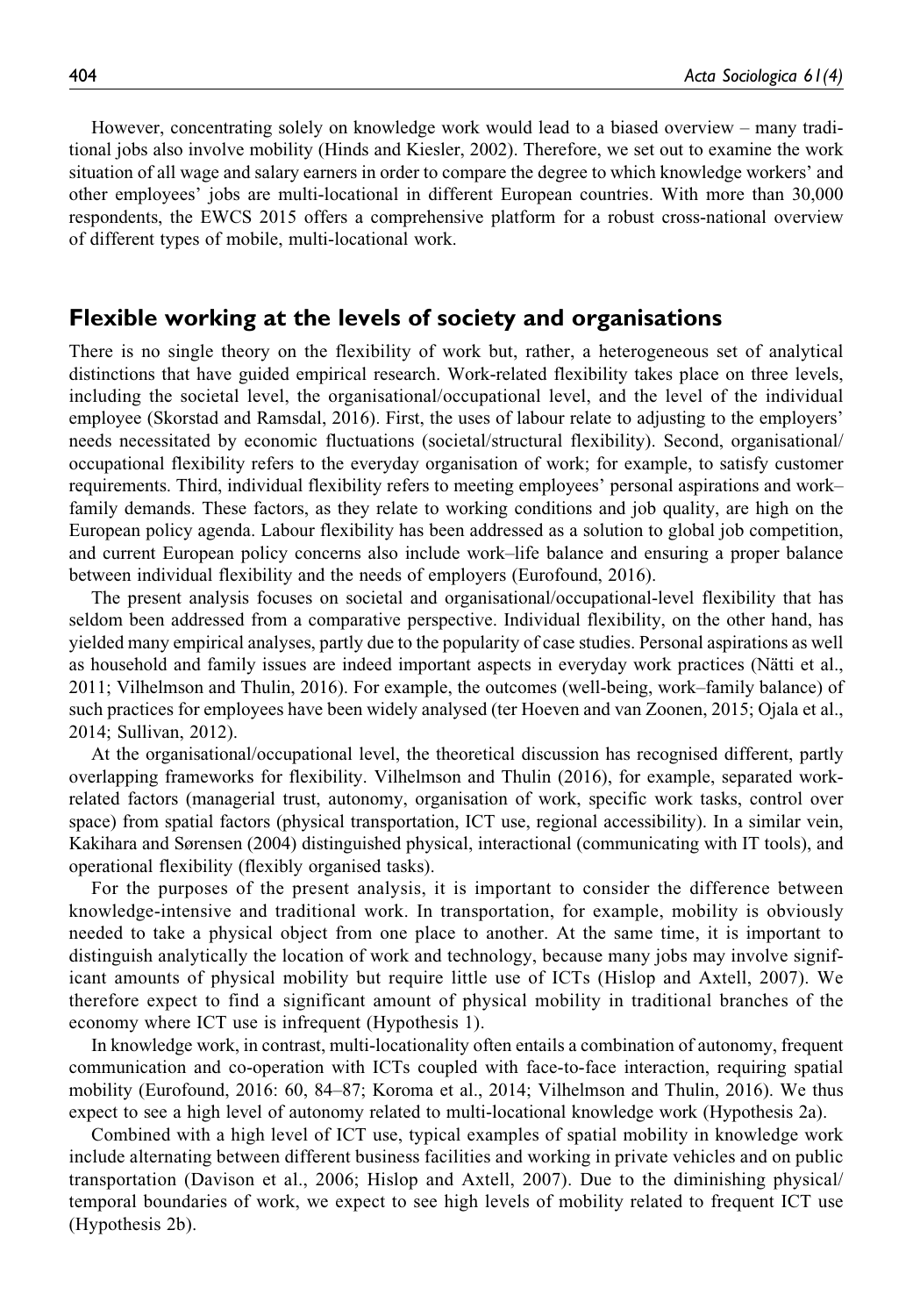ICT use, however, may not only substitute for activities in one location; rather, it may complement, modify, or have a neutral effect – for example, the substituting effect that has been expected to happen with telework has actually been a complementing and modifying one (Andreev et al., 2010). There are, of course, 'lonely riders' – full-time mobile workers (Koroma et al., 2014) – but the more typical everyday multi-locationality among knowledge workers seems to involve working at the main workplace and to a lesser extent alternating between work-related and private, secondary locations such as homes or private vehicles (Nätti et al., 2011; Ojala and Pyöriä, 2015). On this basis we postulate that knowledge work is also characterised by a high incidence of work at the most traditional site of work – the employer's premises (Hypothesis 2c).

Furthermore, home-based telework is typical for knowledge workers (Ojala and Pyöriä, 2015). We expect to see that knowledge workers work from home more often than traditional workers (Hypothesis 3) for personal and professional reasons, due to the increased availability of ICTs as well as emerging organisational practices supporting employee flexibility and work–family balance (Ojala et al., 2014; Peters et al., 2004; 2009; Sullivan, 2012). From earlier studies, we know that job characteristics – for example, the need or desire to work long hours due to low pay or professional esteem – play the most important role in work–family conflicts rather than the family as such (Crosbie and Moore, 2004), although teleworking is somewhat more prevalent among employees with children (Ojala et al., 2014).

At the societal level, flexibility is differentiated by the country's production regimes (agricultural; industrial; services; knowledge-intensive), uses of labour (employment contractual arrangements contrasting especially employed vs entrepreneurial work, working time, divisions by gender), and the characteristics and educational attainment of the labour force (Gallie, 2007). Country-specific labour market features are then manifested in marked differences as regards the levels of flexible working patterns.

Concerning the comparative aspect, we assumed that national labour force characteristics may largely affect the levels of flexible work designs. The skills levels (tertiary education) of the labour force are reflected both in the levels of flexible work practices and occupational divisions by country (Eurofound, 2012: 19). The countries with the highest shares of managers and professionals ( $> 30\%$  among the EU: Belgium, Denmark, Ireland, Luxembourg, the Netherlands, Finland) may also have highest incidences of flexible knowledge work designs (working at clients' sites, at home). Managers and professionals are also frequent ICT users (Eurofound, 2012: 69), supporting flexible work arrangements.

The Nordic countries in particular stand out in the adoption of flexible working time arrangements. According to the 2013 European Company Survey the average proportion of European employees entitled to use flexible working time arrangements varied between about 30% and 90%. In Finland, nine out of ten establishments practice a flexitime scheme, with Denmark (88%) and Sweden (82%) following closely behind (Eurofound, 2015). As such, we expect to see high levels of multi-locational work in the Nordic and central European countries where flexitime schemes, ICT use, and professional occupations are widespread (Hypothesis 4a).

In contrast to the Nordic region, countries with the highest numbers of workers in agriculture and fisheries (> 10% in Greece, Poland, Romania, and Norway) and 'basic' occupations (> 10% in Bulgaria, Spain, Cyprus, Italy, France, Portugal, Romania, Slovakia, and Norway) may rank highly in work done outside or on the move. We thus expect to find a significant amount of physically mobile work (without the use of ICTs) in countries where the dominant production regimes are agriculture and basic industries (Hypothesis 4b).

### Researching mobile, multi-locational work

Conceptually, the spatial (and temporal) dispersion of work has been variously labelled as distributed work, hybrid work, mobile/multi-locational work, telework, and e-work (Andriessen and Vartiainen, 2006; Be´langer and Collins, 1998; Koroma et al., 2014; Sullivan and Smithson, 2007; Vartiainen and Hyrkkänen, 2010). Clear-cut conceptual boundaries between the aforementioned concepts remain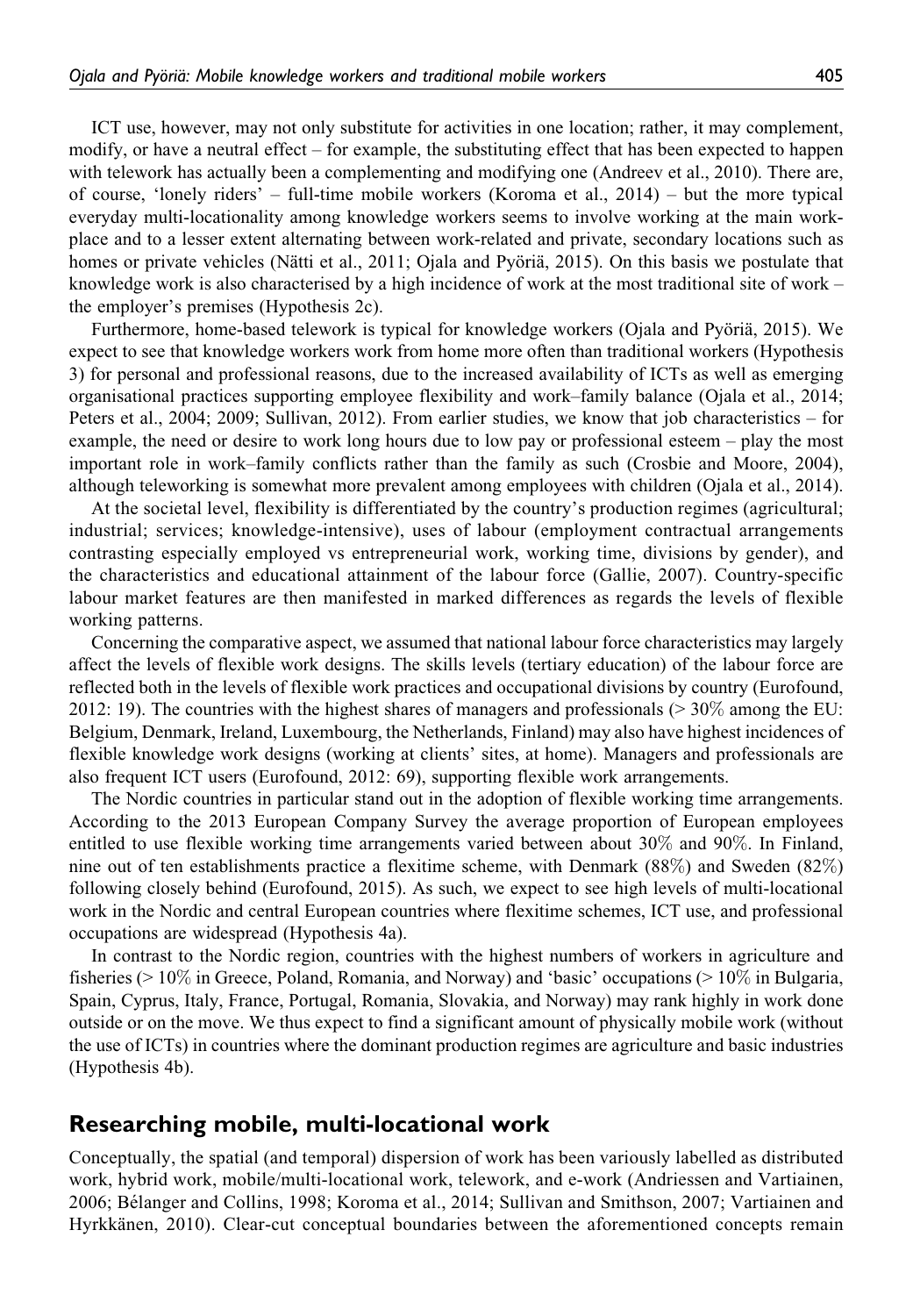open to debate and are widened, narrowed or stretched one after another depending on the study (Sullivan, 2003).

The common denominator of these conceptualisations is the aim to grasp the growing importance of mobility, be it physical movement between different workplaces or virtual collaboration. Another linkage is the understanding that the diverse use of ICTs is changing work and organisational processes in distributed environments (Pyöriä, 2009). We adopted the concept of mobile, multi-locational work as the starting point for our analysis, focusing on spatial mobility in physical work environments. Virtual collaboration is beyond our discussion, although we do examine the technology element (use of ICT) in relation to different physical settings.

#### The EWCS 2015

The EWCS project, developed by the European Foundation for the Improvement of Living and Working Conditions, has provided invaluable data at five-year intervals on European working life since 1990. Eurofound, an EU agency based in Dublin, is mandated to gather knowledge that can contribute to the planning and design of policies to improve the living and working conditions of Europeans. The EWCS is perhaps the most important statistical source on working conditions in Europe (de Bustillo et al., 2011: 83).

In this study, we made use of the latest-available EWCS, from 2015. The selections made with the data were first to include the EU-28 countries plus Norway and Switzerland. The second selection was to focus on employees. Entrepreneurs have been excluded from this study due to their differentiated employment and working conditions (working hours, discretion) and practices.

There were originally 31,399 respondents included in the analysis of the 30 countries selected. The data are weighted using Eurofound-provided aggregate and national-level weights that take into account household size and the stratification of the countries. The analysis evaluating knowledge work and industry effects on multi-locational work uses an aggregate weight that takes into account the very different sizes of employed populations in the countries. By contrast, the results produced for country comparisons use the national-level weights that reflect the country means.

The number of respondents in different countries varied from 637 (Greece) up to 2748 (Spain), depending on the national samples. This was sufficient to provide reliable descriptions of the country means for different types of multi-locational work.

#### Research task and methods

The aim of our analysis was twofold: (1) to assess the associations of mobile, multi-locational work in accordance with knowledge-intensive job characteristics and branches of the economy; and (2) to describe the prevalence of these kinds of work arrangements across Europe.

We used multivariate methods. The nesting of the data within the national level was first analysed with multilevel modelling, but only up to 2% of the variation between different types of multi-locational work was dependent on the group level (country) variation. The use of a multilevel method was therefore not needed. A linear probability model (LPM) was deployed to examine the extent and the antecedents of working at different locations (as specified below) and how they are associated with knowledgeintensive job characteristics, the branch of industry, and the countries. LPMs are an extraction from general linear models, and they have distinct advantages, over non-linear models because they allow for the assessment of results across groups and models (Mood, 2010).

In the LPMs used here, the dependent variable is dichotomised. This offers the advantage of actually estimating the proportions of respondents having certain work or background characteristics as percentages of all respondents, even when background factors are controlled for. In other words, the use of LPMs is justified because of the straightforward interpretation of their estimates (Angrist and Pischke, 2009). The potential violation of the homoscedasticity assumption with linear models does not seem to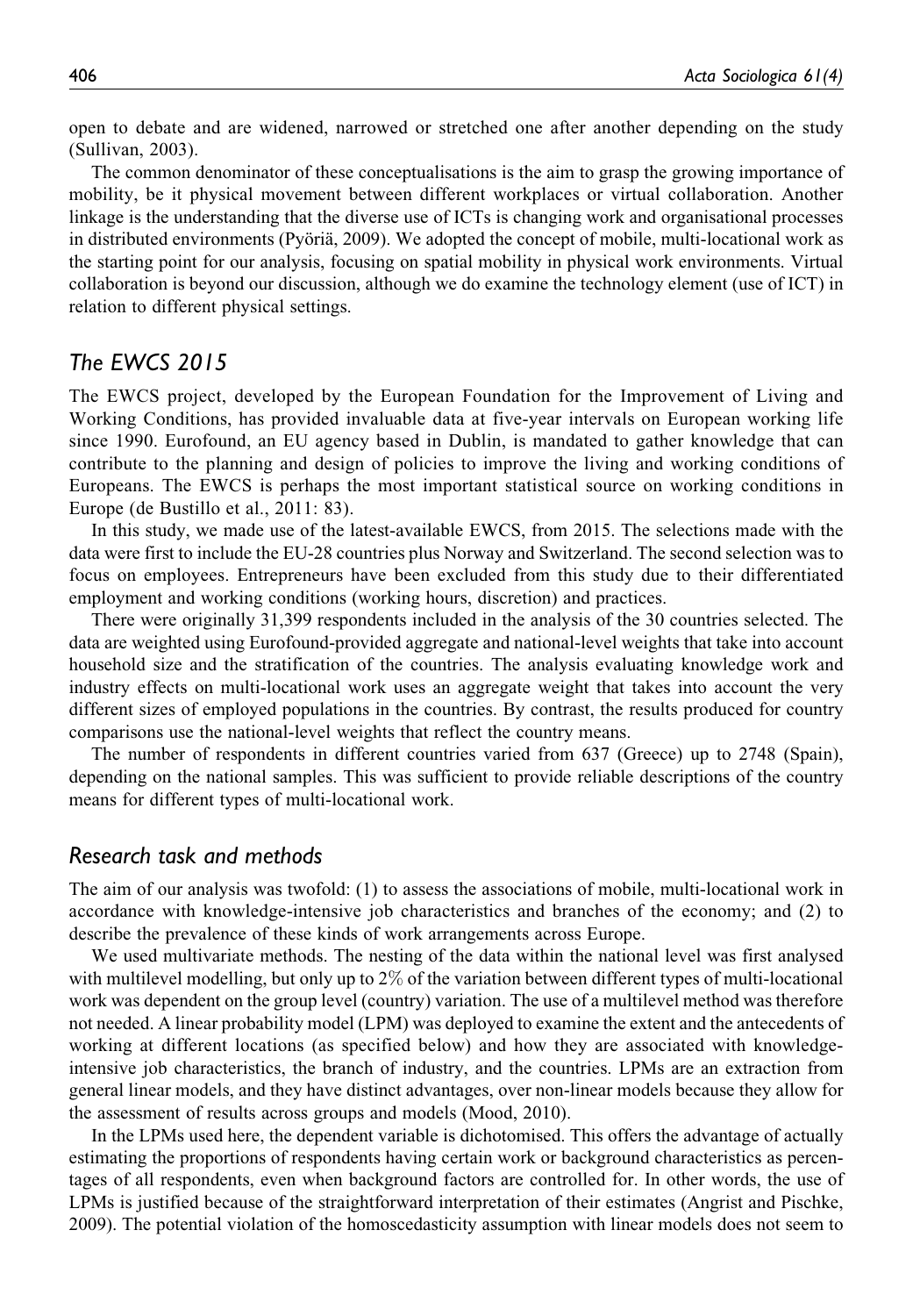be of practical importance because the basic tests used with these kinds of models are robust (Hellevik, 2009: 64).

The F-test significance values were evaluated at the following levels:  $* = p \le 0.05; ** = p \le 0.01;$ and \*\*\*  $=p \leq 0.001$ . In addition to the F-test results, both 95% confidence intervals and the means for all evaluated categories are presented, in order to estimate the substantive significance (Bernardi et al., 2017) of the antecedents of multi-locational work. When evaluating country differences with the LPMs, the means reflect the percentages of employees working in multiple locations in different countries. Furthermore, we present the Eta-squared percentages for knowledge-intensive features of work, country and industry effects in order to compare their substantive importance.

#### Variables

In the EWCS 2015, the following question was used to measure multi-locational work: 'How often you have worked in each location during the last 12 months in your main paid job?' Six alternative locations were given: 'Your employer's premises' (office, factory, shop, school); 'Clients' premises'; 'A car or another vehicle'; 'An outside site' (construction site, agricultural field, streets of a city); 'Public spaces such as coffee shops, airports, etc.'; and 'Home'. For each location, the following five-point scale was applied: 'Daily'; 'Several times a week'; 'Several times a month'; 'Less often'; and 'Never'. We opted the frequency of at least 'Several times a month' in our analyses.

The survey items allow us to evaluate the extent of multi-locational work by background factors. We first assess how knowledge intensive job characteristics and industrial branches are related to working in multiple locations in order to analyse societal- and organisational level flexibility. The measure for the branch of industry is based on the international one-digit NACE classification. This is an essential measure for the entire discussion on flexible working because the extent and nature of multilocational work varies considerably from one industry to another.

Our definition of knowledge work follows from earlier research (Pyöriä, 2005; Pyöriä et al., 2005) comprising the following components: the skill level independent of the employers' needs (higher education), autonomy in the work process, and the use of ICTs. Autonomy and formal education in particular are important because these are the key qualities associated with skilled flexible labour (Archibugi and Lundvall, 2001).

Although there is no consensus on how best to define knowledge work (this has been debated since Fritz Machlup published his seminal work over 50 years ago), the indicators presented in Table 1 are consistent with prior research. Of course, even highly educated employees may perform routine tasks and not all experts have an academic degree. However, the view advocated here is that autonomy in the work process is the core of knowledge work which, together with the education criterion, allows us to distinguish knowledge workers from traditional workers on the basis of the design component involved in the job (Pyöriä,  $2005: 123$ ).

To estimate working in multiple locations among the same respondents, we included measures for other mobile forms of work they undertook. Composite indicators for clients' premises, vehicles, outside sites and public spaces were used, excluding the one under evaluation, because these multi-locational forms of work correlate highly with each other (see Table 4 in the Appendix). Work at home was kept as an individual measure (lower correlation). When evaluating the extent of multi-locationality in the countries in total, we created combination dependent variables; first, to determine if any multilocationality takes place among the countries' employed populations; and, second, to determine the means of the extent of work at locations other than the employer's premises.

The respondent's occupation (one-digit ISCO classification) correlates strongly with the indicators describing knowledge-intensive job characteristics, and was thus omitted as a controlling factor in order to avoid multi-collinearity. Other important aspects of multi-locational work designs were controlled in the analysis instead. Several socio-demographic characteristics were adjusted for, such as gender (man, woman), age (15–30 years, 31–40 years, 41–50 years, 51+ years), and having a child (under 18 years)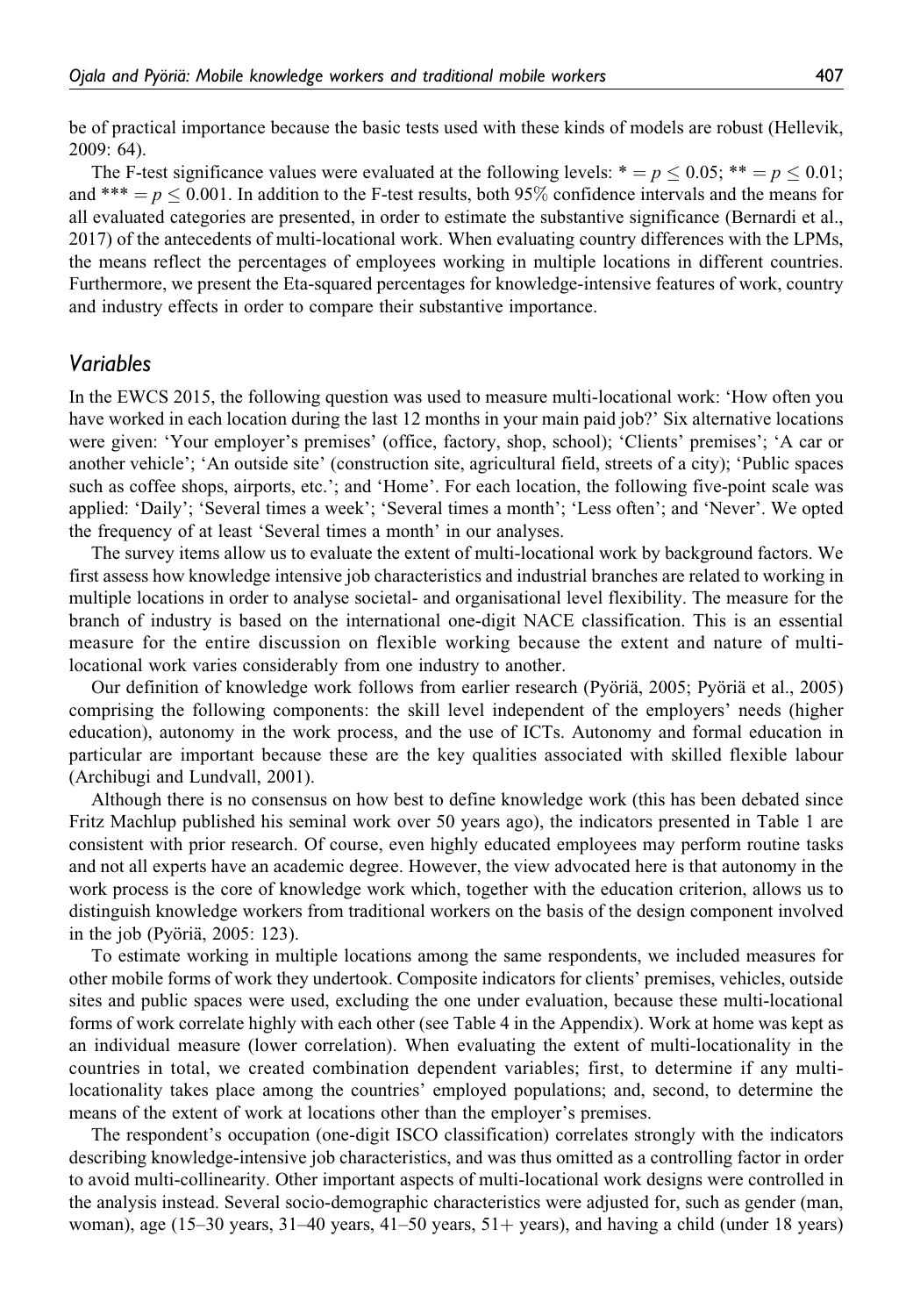#### Table 1. A detailed description of the indicators that comprise knowledge work.

Skills refer to the level of education based on the International Standard Classification of Education (ISCED): ISCED levels 1–3 (primary and lower secondary) refer to basic education; levels 4–5 (upper and post secondary) refer to secondary education; and levels 6–9 to tertiary education.

Autonomy Autonomy was measured with two sum variable indicators:

Autonomy in work practices; that is, in choosing or changing

- a. the order of tasks
- b. the speed or rate of work
- c. methods of work (originally measured with 'Yes' vs 'No', summing positive responses to a dummy variable,  $\alpha$ =0.758);

Autonomy in work contents; that is, the level that the respondent

- a. 'is involved in improving the work organisation or work processes'
- b. 'has a say in the choice of working partners'
- c. 'is able to apply his/her own ideas in his/her own work'
- d. 'can influence decisions that are important in the work' (measured with a five-point scale from 'Always' to 'Never'; the four items were summed and rescaled to include three categories: low, middle, and high levels of autonomy,  $\alpha = 0.788$ ).
- ICT use Use of ICT was measured with a variable asking if the respondents' main paid job involves 'working with computers, laptops, smartphones, etc.' on a seven-point scale, from 'All of the time' to 'Never'). We truncated the scale to three categories: 'Never', 'Up to half of the time', and 'Up to all of the time'.

and a spouse living in the same household. Socio-demographic variables, especially gender and age, are often presumed to influence the adoption of multi-locational work (Peters et al., 2004; Vilhelmson and Thulin, 2016). Working from home, for example, can be preferred when there are small children (Ojala et al., 2014; Sullivan and Smithson, 2007).

On the other hand, a long commuting time (Natti et al.,  $2011$ ) and long working hours may increase telework from home (Andreev et al., 2010; Noonan and Glass, 2012), which is why we controlled for commuting time (< 45 minutes a day, 46–90 minutes, 91–360 minutes) and weekly working hours (1–30 hours, 31–44 hours, 45+ hours). The respondent's managerial status ( $\geq 1$  person works under the respondent's supervision vs none) was also adjusted for as an issue important to the discretion available in both choosing and having to adapt to certain responsibilities, times and places of work, as well as to time pressure (Peters and Heusinkveld, 2010; Ojala et al., 2014).

With categorical independent variables, the missing values were recoded as the median value, except for the ISCED classification (educational level) and branch of industry, which cannot be recoded in any meaningful way. Unfortunately, about 300 respondents lacked details on their branch of industry, which decreased the number of respondents in the model. Another restriction concerned small countries when using aggregate-level weighting. Some of the countries are omitted from the aggregate model because the number of their employed populations is too low for the evaluation.

## Results

#### Multi-locational work by job characteristics

Table 2 presents the connections between multi-locational work and knowledge intensive job characteristics as well as societal/structural factors (country and industry). Work and socio-demographic characteristics are adjusted for. The F-tests describe if there is a statistical difference within the categorised respondent groups. The grand means give an overall estimate of the extent of working in different locations in the 30 countries.

Skills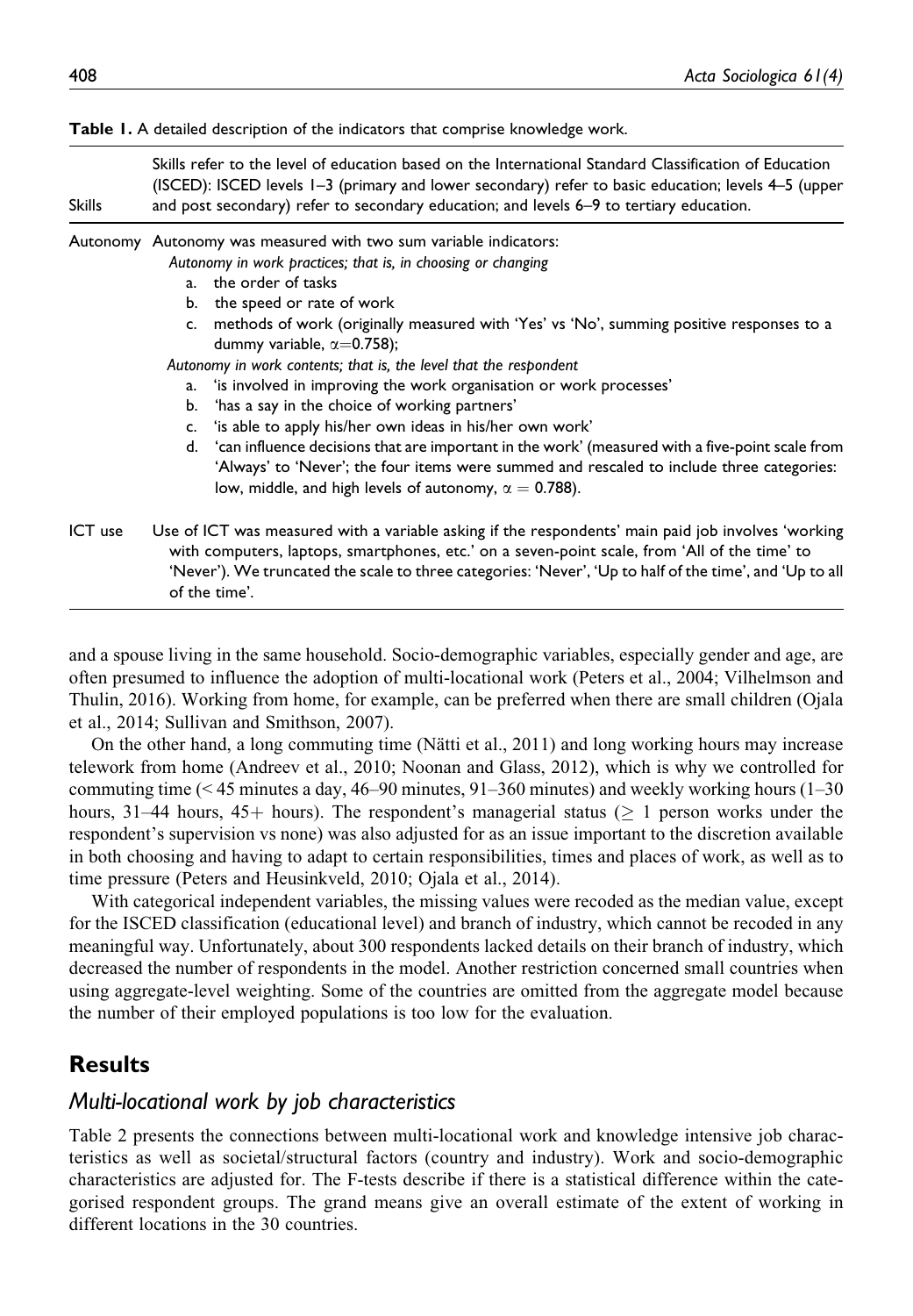| 2015): linear probability model.                       |                            |                                 |                                    |                                |                              |                               |                                 |                                 |                                       |
|--------------------------------------------------------|----------------------------|---------------------------------|------------------------------------|--------------------------------|------------------------------|-------------------------------|---------------------------------|---------------------------------|---------------------------------------|
|                                                        |                            | Employer's<br>premises          | premises<br>Client's               | Vehicles                       | Outside<br>sites             | spaces<br>Public              | Home                            | $+$ mobile<br>locations         | Mean, mobile<br>locations             |
| Model F(df) Sig.<br>Grand mean<br>(C1 95%)             |                            | $132.03(52)$ ***<br>83% (80-86) | $199.84(52)$ ***<br>$21\%$ (18–25) | 250.59(52)***<br>$18%$ (15-22) | 249.51(52)***<br>24% (21-28) | 86.08(52)****<br>$7\%$ (5–10) | $133.69(51)$ ***<br>14% (11-17) | $175.80(51)$ ***<br>49% (44–53) | $147.76(51)$ ***<br>$18%$ ( $16-20$ ) |
| Knowledge intensive job Autonomy in<br>characteristics | contents                   | $10.50(2)$ ***                  | 41.50(2)***                        | $4.89(2)$ ns                   | $.48(2)$ ns                  | $3.54(2)$ *                   | $13.74(2)$ ***                  | $67.58(2)$ ***                  | 71.20(2)***                           |
|                                                        | Low <sup>a</sup><br>Middle | 82% (79-85)                     | $(15-22)$                          | 7% (14–21)                     | 24% (21–27)                  | $7\%$ (5–10)                  | $12\%$ (9-16)                   | 44% (40–49)                     | $(6\sqrt{1+1})$ %)                    |
|                                                        |                            | 82% (79-86)                     | 20% (17-24)                        | 8% (15-22)                     | $25\%$ (21-28)               | $7\%$ (4-9)                   | $13%$ (10-16)                   | 48% (44–53)                     | $18%$ ( $16-20$ )                     |
|                                                        | High<br>Hi                 | 84% (81-88)                     | $24\%$ (21-28)                     | 9% (16-23)                     | 24% (21-28)                  | $7\%$ (5-10)                  | $15\%$ ( $12-18$ )              | 54% (49-58)                     | $21\%$ (19-23)                        |
|                                                        | Autonomy in                | $0.04(1)$ ns                    | 37.75(1)***                        | $2.96(1)$ ns                   | $0.99(1)$ ns                 | $3.59(1)$ ns                  | 76.81(1)***                     | $60.53(1)$ ***                  | 43.60 $($ $)$ ***                     |
|                                                        | practices                  |                                 |                                    |                                |                              |                               |                                 |                                 |                                       |
|                                                        | Low                        | 83% (80-86)                     | $20\%$ (16-23)                     | 9% (15-22)                     | $25\%$ $(21-28)$             | 7% (5–10)                     | $12\%$ (9–15)                   | $47\%$ $(42-51)$                | $7\%$ (15–20)                         |
|                                                        | -<br>上<br>二                | 83% (80-86)                     | 23% (19-26)                        | $8\%$ (15-21)                  | $24\%$ $(21-27)$             | $7\%$ (4-9)                   | $15\%$ ( $12 - 18$ )            | $51\% (46 - 55)$                | 9% (17-21)                            |
|                                                        | Education                  | $21.79(2)$ ***                  | $8.93(2)$ ***                      | $5.49(2)$ *                    | $25.93(2)$ ***               | $1.14(2)$ ns                  | $338.66(2)$ ***                 | 92.31 $(2)$ ***                 | $55.76(2)$ ***                        |
|                                                        | basic                      | $81\%$ (78-85)                  | $21\%$ (17-24)                     | 8% (14-21)                     | $27\%$ $(24-30)$             | $7\%$ (4-10)                  | $9% (6-12)$                     | 48% (43–53)                     | 8% (15-20)                            |
|                                                        | secondary                  | 82% (79-85)                     | $20\%$ (17-24)                     | 9% (16-23)                     | 24% (20-27)                  | $7\%$ (5-10)                  | $10\% (7-13)$                   | 45% (40–49)                     | $(7\% (15-19))$                       |
|                                                        | tertiary                   | 85% (82-88)                     | 23% (19-26)                        | $8\%$ (15-21)                  | 22% (19-26)                  | $7\%$ (4-10)                  | $21\%$ (18-24)                  | 54% (49-58)                     | 20% (18-22)                           |
|                                                        | ICT use                    | $421.30(2)$ ***                 | $23.28(2)$ ***                     | $66.71(2)$ ***                 | 97.27(2)***                  | $28.49(2)$ ***                | 83.50 $(2)$ ***                 | $(28.93(2)$ ***                 | $120.51(2)$ ***                       |
|                                                        | never                      | 74% (71–77)                     | 23% (19-26)                        | $6\%$ (13–19)                  | $26\% (22 - 29)$             | $6\%$ (3-8)                   | $18 (8-14)$                     | $50\% (46 - 55)$                | $7\%$ (15–19)                         |
|                                                        | $\leq$ 50% of the time     | 85% (82-89)                     | $22\%$ (18-25)                     | 22% (18-25)                    | 27% (24-30)                  | $(1 - 9)$ %                   | $13%$ (10–16)                   | 53% (49-58)                     | $21\%$ (19-23)                        |
|                                                        | > 50% of the time          | 89% (86-92)                     | $19% (15-23)$                      | $(14-21)$                      | 20% (17-24)                  | $7\%$ (4-10)                  | $17%$ (14–20)                   | 43% (38–47)                     | $16\%$ (14–19)                        |
|                                                        |                            |                                 |                                    |                                |                              |                               |                                 |                                 |                                       |

Table 2. Antecedents and estimates for the extent of multi-locational work (at least several times a month) by knowledge-intensive job characteristics and industry (EWCS Table 2. Antecedents and estimates for the extent of multi-locational work (at least several times a month) by knowledge-intensive job characteristics and industry (EWCS (continued)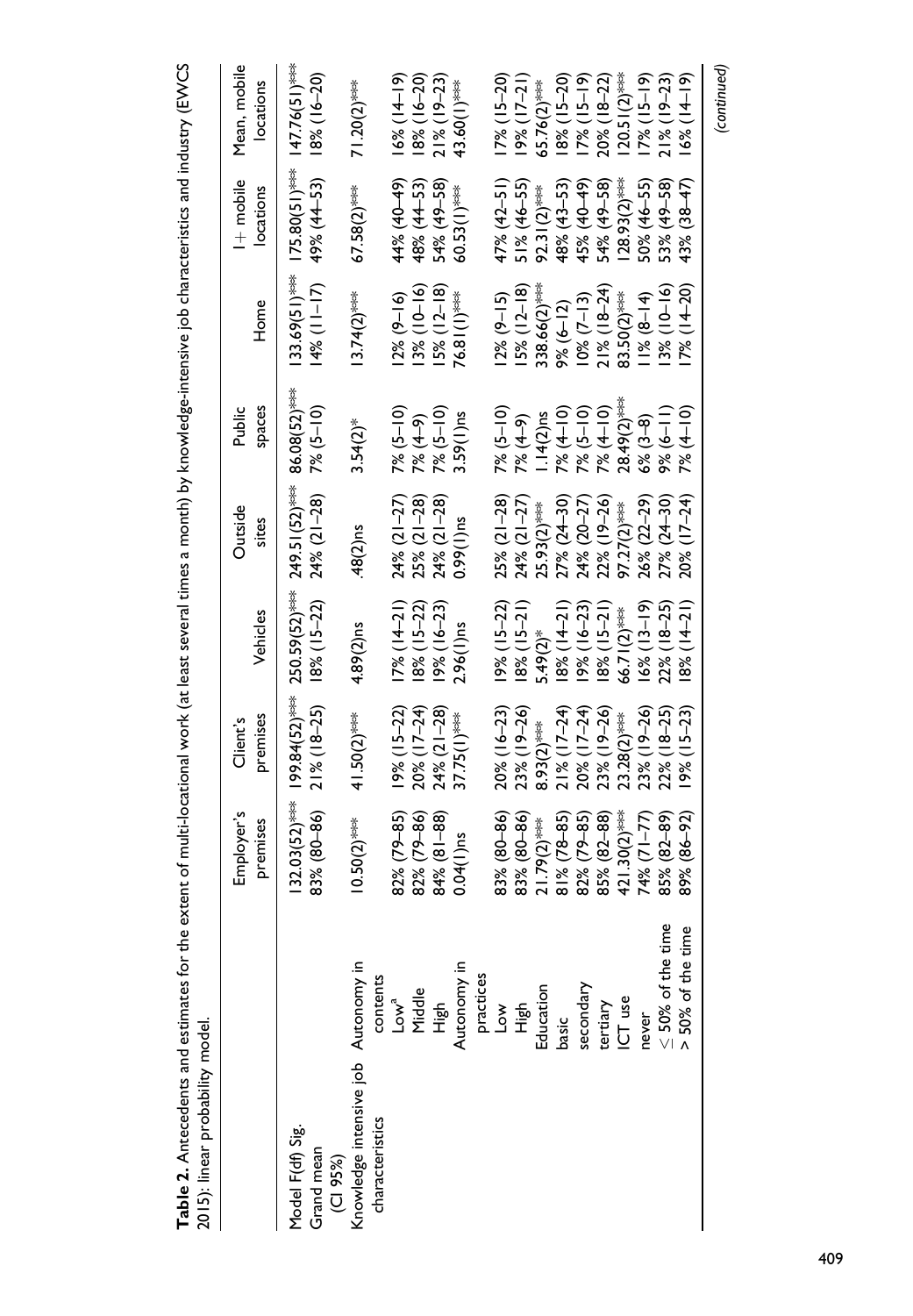|                                                                                                                            |                                                                                                                                                                                                                                                                                                                                                                                                                                                | Employer's<br>premises                                                                                                                                                  | premises<br>Client's                                                                                                                                              | Vehicles                                                                                                                                                                   | Outside<br>sites                                                                                                                                               | spaces<br>Public                                                                                                                                                   | Home                                                                                                                                                               | $1 +$ mobile<br>locations                                                                                                                                                | Mean, mobile<br>locations                                                                                                                                                |
|----------------------------------------------------------------------------------------------------------------------------|------------------------------------------------------------------------------------------------------------------------------------------------------------------------------------------------------------------------------------------------------------------------------------------------------------------------------------------------------------------------------------------------------------------------------------------------|-------------------------------------------------------------------------------------------------------------------------------------------------------------------------|-------------------------------------------------------------------------------------------------------------------------------------------------------------------|----------------------------------------------------------------------------------------------------------------------------------------------------------------------------|----------------------------------------------------------------------------------------------------------------------------------------------------------------|--------------------------------------------------------------------------------------------------------------------------------------------------------------------|--------------------------------------------------------------------------------------------------------------------------------------------------------------------|--------------------------------------------------------------------------------------------------------------------------------------------------------------------------|--------------------------------------------------------------------------------------------------------------------------------------------------------------------------|
| Structural factors                                                                                                         | Public administration<br>Hotels, restaurants<br>Wholesale, retail,<br>Financial services<br>and defence<br>Construction<br>Agriculture<br>Transport<br>repairs<br>Country <sup>b</sup><br>Industry<br>Industry                                                                                                                                                                                                                                 | $114.95(10)$ ***<br>$89\% (86 - 93)$<br>93% (89-96)<br>$78\%$ $(74-81)$<br>72% (68-76)<br>64% (60-67)<br>89% (85-92)<br>88% (85-91)<br>$81\%$ (78-85)<br>$6.58(26)$ *** | $183.14(10)$ ***<br>20% (16-24)<br>$18% (15-22)$<br>$17%$ ( $14-21$ )<br>33% (29-36)<br>$19% (15-23)$<br>44% (40-48)<br>$11\%$ (7–15)<br>7.79(26)***<br>9% (5–14) | 239.84(10)***<br>$11.59(26)$ ***<br>$5\%$ (11-19)<br>$22\%$ (18–25)<br>48% (44–51)<br>$25\% (21 - 28)$<br>$16\%$ (13–19)<br>$14\%$ (11-18)<br>$9\%$ (5-13)<br>$8\%$ (5–12) | **** (10)***<br>60% (56-64)<br>$9\%$ (15-22)<br>$31\% (28-35)$<br>$6\%$ (12–19)<br>56% (52–59)<br>$5\%$ (12-19)<br>$2\%$ (9–15)<br>5.18(26)***<br>$7\%$ (3–11) | $124.95(10)$ ***<br>29% (26-32)<br>$6.14(26)$ ***<br>$11\% (8-14)$<br>$0\% (-3-3)$<br>$0\% (-3-2)$<br>$6\%$ (4-9)<br>$6\%$ (3–9)<br>$5\%$ $(3-8)$<br>$5\%$ $(3-8)$ | $170.20(10)*$<br>$13.25(26)$ ***<br>$14\%$ (10-18)<br> 4% (  – 7<br>$10\%$ $(7-14)$<br>$18 (8-14)$<br>$12\%$ (9-15)<br>$8\%$ (5-11)<br>$9% (6-12)$<br>$7\%$ (4-11) | 219.94(10) ***<br>20.82(26)***<br>$61\% (56 - 67)$<br>$32\% (27 - 36)$<br>44% (39–49)<br>$60\%$ (55-64)<br>52% (48-57)<br>49% (44–54)<br>$28\%$ $(23-32)$<br>69% (64–73) | $167.73(10)$ ***<br>24% (21-26)<br>$14% (12-16)$<br>24% (21-26)<br>$21.97(26)$ ***<br>$29\% (26 - 31)$<br>$12\%$ (10–14)<br>$8%$ (16-20)<br>22% (20-24)<br>$11\% (9-13)$ |
| $\check{\check{z}}$                                                                                                        | Other services<br>Education<br>Health                                                                                                                                                                                                                                                                                                                                                                                                          | $86\%$ $(83-89)$<br>88% (84–91)<br>83% (80-87)<br>30.273                                                                                                                | $27\%$ $(24-31)$<br>26% (22-30)<br>8% (4-12)<br>30.273                                                                                                            | 9% (16-23)<br>$5\%$ (11-19)<br>$1\%$ (7-14)<br>30.273                                                                                                                      | 6% (13-20)<br>$4\%$ (11-18)<br>$21\%$ (18-25)<br>30.273                                                                                                        | $8\%$ (5-11)<br>$2\% (0 - 5)$<br>$6\%$ $(3-9)$<br>30.273                                                                                                           | $36\%$ $(33-39)$<br>$20\%$ (16-23)<br>9% (5–12)<br>30.273                                                                                                          | 52% (47–57)<br>39% (34–44)<br>51% (46-56)<br>30.273                                                                                                                      | $14\%$ (12-16)<br>20% (17-22)<br>$15\%$ (13–17)<br>30.273                                                                                                                |
| Eta Sq Knowledge work factors summed<br>Eta Sq Branch of industry<br>Full model, Adjusted R <sup>2</sup><br>Eta Sq Country |                                                                                                                                                                                                                                                                                                                                                                                                                                                | 18.4%<br>3.7%<br>2.9%<br>0.6%                                                                                                                                           | 25.5%<br>0.7%<br>5.7%<br>0.7%                                                                                                                                     | 30.0%<br>0.4%<br>7.4%<br>$\frac{8}{3}$                                                                                                                                     | 11.4%<br>29.9%<br>0.8%<br>0.4%                                                                                                                                 | 12.8%<br>0.2%<br>4.0%<br>0.5%                                                                                                                                      | 18.3%<br>5.3%<br>$\frac{8}{1}$<br>3.1%                                                                                                                             | 22.7%<br>2.0%<br>6.8%<br>.8%                                                                                                                                             | 19.8%<br><u>ತಿಜ್</u><br>5.3%<br>$\frac{8}{6}$                                                                                                                            |
|                                                                                                                            | $\Gamma$ he values in the rows are estimated means on the dependent variable scale 0 = Respondent Never/Less often works in the location $\ldots$ 1 = Respondent works in the location Daily/Several times a<br>iteration is the community of the street produced and contract the community of the community of the community of a second contract of the community of the community of the community of the community of the community of th |                                                                                                                                                                         |                                                                                                                                                                   |                                                                                                                                                                            |                                                                                                                                                                |                                                                                                                                                                    |                                                                                                                                                                    |                                                                                                                                                                          |                                                                                                                                                                          |

week/Several times a month. In other words, the values between 0 and I represent the estimated percentage of respondents working in the location.<br><sup>b</sup>Country estimates in Table 3. week/Several times a month. In other words, the values between 0 and 1 represent the estimated percentage of respondents working in the location. bCountry estimates in Table 3.

EWCS aggregate weight applied. Adjusted for covariates: Other mobile work locations (sum variables on work at clients'/vehicle /outside/public spaces, excluding the one under evaluation), cEWCS aggregate weight applied. Adjusted for covariates: Other mobile work locations (sum variables on work at clients'/vehicle /outside/public spaces, excluding the one under evaluation), Manager status, Weekly working hours, Commuting time, Having a child 0–17 yrs, Having a spouse, Gender, and Age Manager status, Weekly working hours, Commuting time, Having a child 0–17 yrs, Having a spouse, Gender, and Age.

Table 2. (continued)

Table 2. (continued)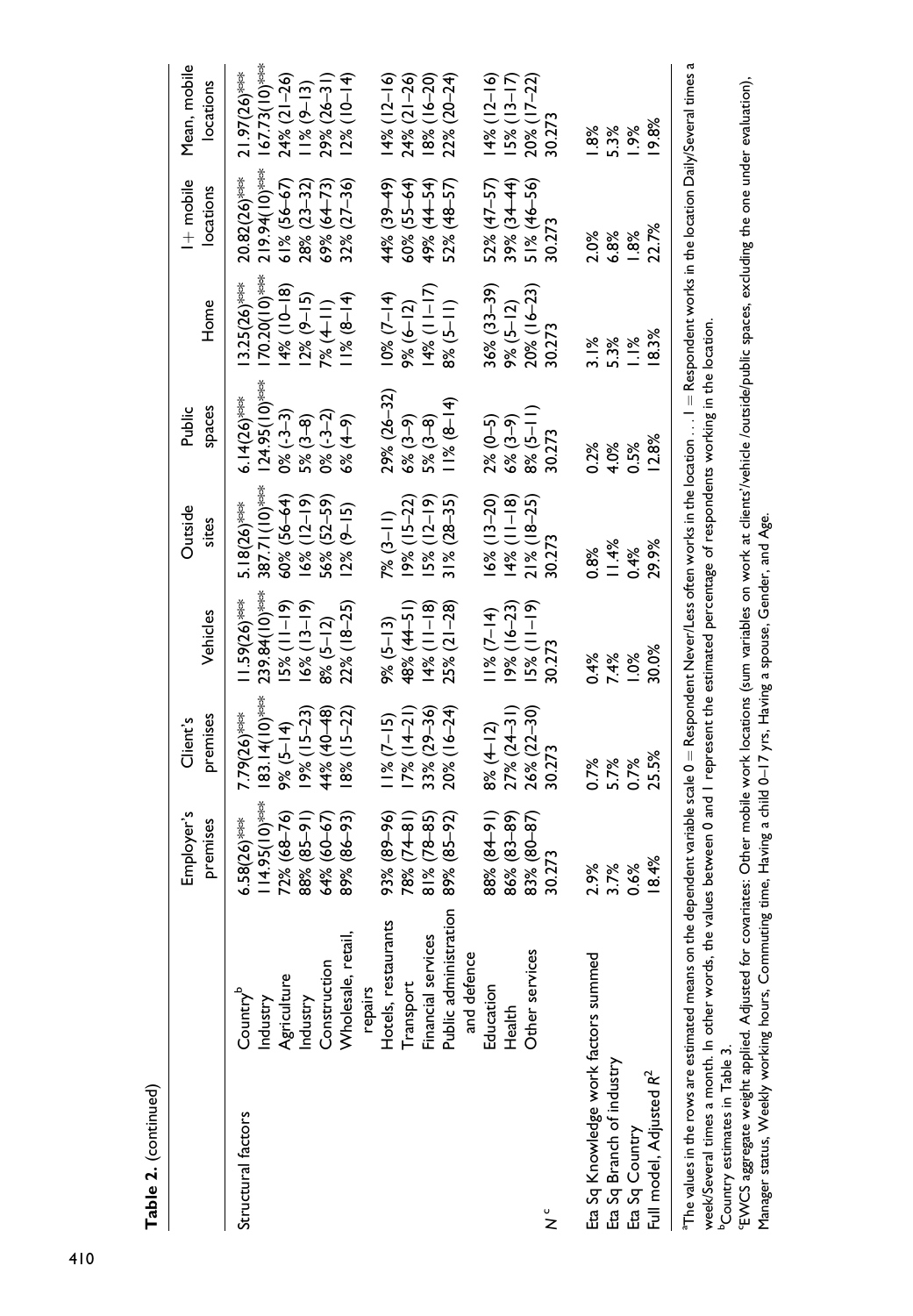According to the results, the degree and nature of mobility vary considerably in different jobs. Hypothesis 1 is thus confirmed. According to this hypothesis, we expected to find a significant amount of mobility in traditional work. Indeed, the most nomadic group of employees work in construction; they frequently combine working at clients' premises and on outside sites. As the results in Table 2 show, there are a number of traditional branches involving a high degree of mobility. Obvious examples are construction, transportation, and agricultural workers as well as armed forces personnel, for whom it is natural to work on outside sites without frequent ICT use.

Work at clients' premises is split into two distinct groups: this is the most probable option when the employee never uses ICTs at work and, in most cases, the person doing this works in construction (Table 2). However, clients are often also met by knowledge workers employed in financial services. This was expected, because networking and collaboration are vital for knowledge workers. The health care sector is another branch where it is more common than average to work at clients' facilities.

The nature of work in vehicles is as expected: this is the most prevalent practice among transport workers and to a lesser extent among public administration and defence personnel. Also in line with our expectations, outside site workers are more typically employees in the agricultural and construction sectors, with the lowest levels of education and ICT use. Employees working in public spaces typically work in the hospitality business (hotels, restaurants) – which, again, is no surprise.

According to Hypothesis 2a, we expected high levels of autonomy to pertain to multi-locational working practices adopted by knowledge workers. Partly challenging this view, we found that high levels of autonomy predict the adoption of all kinds of multi-locational work, including the mobility that we expected to be typical of agricultural and 'basic' workers (working at outside sites, in vehicles) who are usually not characterised as being highly autonomous. This implies that trust and the adoption of goal-oriented management – as opposed to time-based surveillance of work – is important in all types of multi-locational work.

One surprising finding is that we found no evidence supporting claims that public spaces such as coffee shops and waiting areas are being crowded by highly-educated and autonomous knowledge workers equipped with ICTs. Frequent ICT use does not equal a high level of mobility. Hypothesis 2b was thus rejected, indicating that the image of the nomadic knowledge worker has become a highly charged symbol, in some instances a clear myth, incorporating an overtly optimistic vision of the possibilities that mobile communication technologies have to offer.

Confirming Hypothesis 2c, working at the employer's premises is the most probable option when the employee is a knowledge worker – i.e. highly educated, autonomous, and whose work involves frequent ICT use. Work at employers' sites by knowledge workers reflects the importance of collaboration, communication and teamwork in traditional, employer-facilitated office settings. We surmise that knowledge workers need their work communities for social and work process reasons more than is often acknowledged (Pyöriä, 2007; Saari and Pyöriä, 2015). On the other hand, work at the employer's premises is also common in the hospitality business as well as in wholesale and retail services (Table 2).

Hypothesis 3 – knowledge work has spread to home offices – was confirmed. Rather than populating public spaces, knowledge workers typically extend office boundaries by taking work home. Knowledgeintensive job features (frequent ICT use, high levels of education, and autonomy) are systematically related to the adoption of work at home. However, the frequency of teleworking is lower than might have been expected. In this respect, traditions still prevail. Teleworking remains the most prevalent option in the education sector. For decades, teachers have continued their workday by planning teaching and marking exams and essays at home (Felstead et al., 2005).

Our findings imply that there may be more continuity in work practices than prior research (which often focuses on knowledge work) has acknowledged. This source of confusion is due to the majority of studies on distributed or mobile work not addressing traditional mobile occupations. The most nomadic employees work in traditional occupations within the related branches of industry, reminding us about the concrete target and goal of the work task. At the same time, the extent – large – to which people still work at their employers' facilities comes as a surprise; around four fifths of all European employees and almost up to nine out of ten knowledge workers are based at their employer's premises.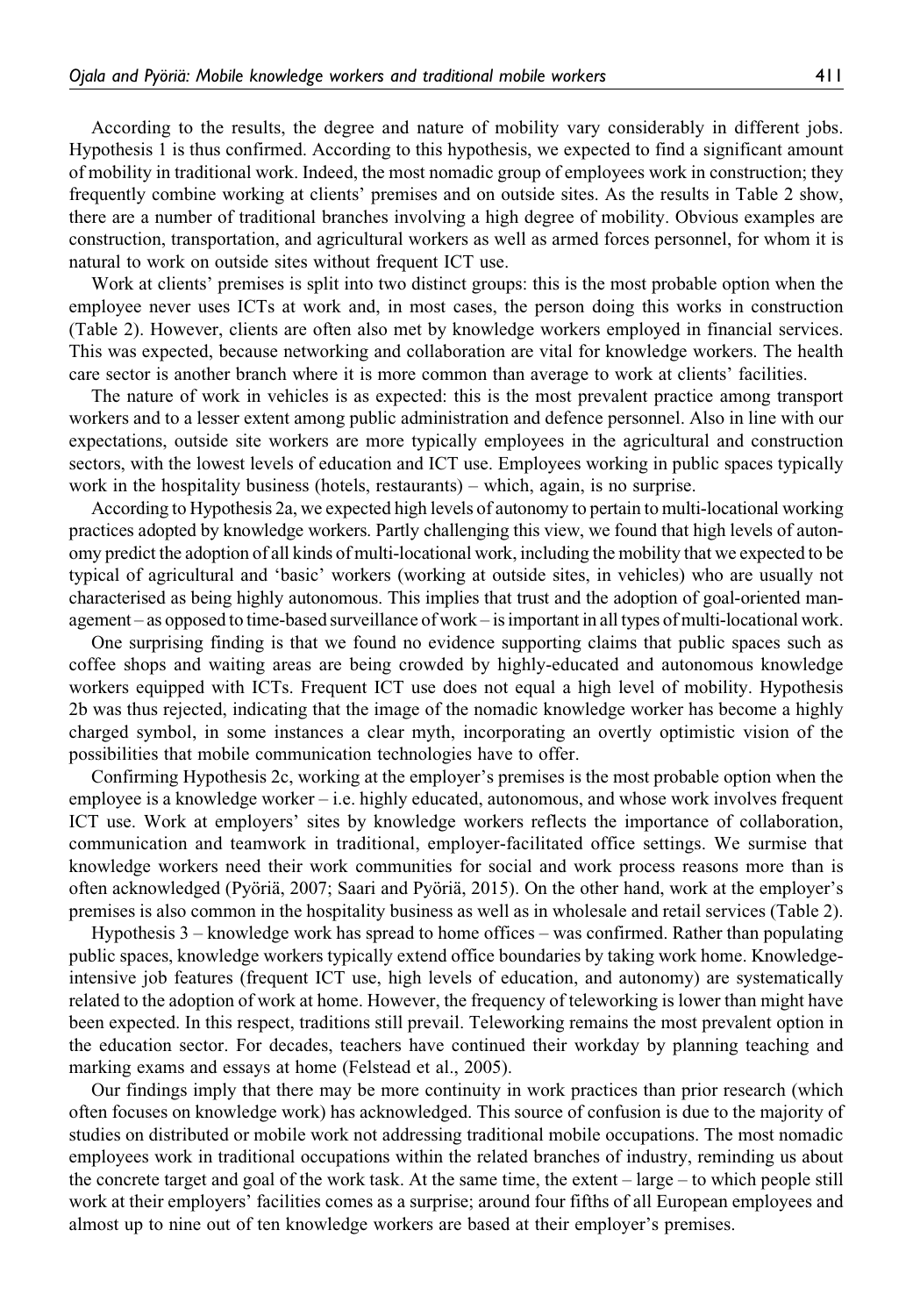|                 | Employer's<br>premises | Client's<br>premises | Vehicles | Outside<br>sites | Public<br>spaces | Home | $l +$ mobile<br>locations | Mean, mobile<br>locations |
|-----------------|------------------------|----------------------|----------|------------------|------------------|------|---------------------------|---------------------------|
| Sweden          | 83%                    | 25%                  | 22%      | 29%              | 12%              | 18%  | 63%                       | 25%                       |
| Denmark         | 88%                    | 23%                  | 19%      | 28%              | 11%              | 23%  | 65%                       | 25%                       |
| Norway          | 89%                    | 17%                  | 22%      | 31%              | 8%               | 17%  | 62%                       | 23%                       |
| Netherlands     | 84%                    | 32%                  | 17%      | 23%              | 7%               | 21%  | 60%                       | 23%                       |
| Finland         | 88%                    | 21%                  | 18%      | 31%              | 6%               | 17%  | 62%                       | 23%                       |
| France          | 84%                    | 20%                  | 23%      | 24%              | 10%              | 15%  | 53%                       | 20%                       |
| Austria         | 85%                    | 20%                  | 18%      | 26%              | 8%               | 16%  | 54%                       | 20%                       |
| <b>UK</b>       | 85%                    | 23%                  | 20%      | 23%              | 11%              | 14%  | 47%                       | 19%                       |
| Croatia         | 77%                    | 17%                  | 24%      | 27%              | 10%              | 10%  | 50%                       | 19%                       |
| Czech Republic  | 86%                    | 18%                  | 25%      | 26%              | 7%               | 11%  | 51%                       | 19%                       |
| Switzerland     | 84%                    | 22%                  | 14%      | 26%              | 10%              | 14%  | 52%                       | 19%                       |
| Luxembourg      | 83%                    | 17%                  | 19%      | 24%              | 13%              | 12%  | 51%                       | 18%                       |
| Romania         | 84%                    | 23%                  | 17%      | 26%              | 7%               | 11%  | 51%                       | 18%                       |
| Belgium         | 81%                    | 26%                  | 15%      | 21%              | 7%               | 16%  | 51%                       | 18%                       |
| Slovenia        | 87%                    | 17%                  | 20%      | 23%              | 9%               | 11%  | 50%                       | 17%                       |
| Hungary         | 79%                    | 17%                  | 17%      | 26%              | 9%               | 15%  | 45%                       | 17%                       |
| Cyprus          | 81%                    | 23%                  | 17%      | 25%              | 10%              | 6%   | 45%                       | 17%                       |
| Germany         | 84%                    | 22%                  | 16%      | 22%              | 7%               | 12%  | 50%                       | 17%                       |
| Estonia         | 84%                    | 16%                  | 19%      | 27%              | 7%               | 11%  | 47%                       | 17%                       |
| Greece          | 85%                    | 18%                  | 16%      | 23%              | 13%              | 7%   | 48%                       | 16%                       |
| Poland          | 81%                    | 19%                  | 16%      | 23%              | 9%               | 12%  | 45%                       | 16%                       |
| Lithuania       | 66%                    | 15%                  | 15%      | 29%              | 9%               | 8%   | 45%                       | 15%                       |
| Malta           | 89%                    | 17%                  | 19%      | 23%              | 10%              | 8%   | 44%                       | 15%                       |
| Spain           | 78%                    | 20%                  | 14%      | 22%              | 12%              | 9%   | 44%                       | 15%                       |
| Latvia          | 72%                    | 16%                  | 14%      | 26%              | 9%               | 9%   | 45%                       | 15%                       |
| Slovakia        | 81%                    | 19%                  | 16%      | 21%              | 8%               | 7%   | 43%                       | 14%                       |
| Portugal        | 86%                    | 17%                  | 14%      | 20%              | 9%               | 10%  | 44%                       | 14%                       |
| Ireland         | 76%                    | 20%                  | 14%      | 22%              | 8%               | 12%  | 39%                       | 14%                       |
| Italy           | 81%                    | 17%                  | 14%      | 21%              | 11%              | 9%   | 37%                       | 13%                       |
| <b>Bulgaria</b> | 77%                    | 15%                  | 18%      | 23%              | 8%               | 6%   | 40%                       | 13%                       |

Table 3. Estimates for the extent of multi-locational work (at least several times a month) in 30 countries, adjusting for the variables in Table 2 (EWCS 2015): linear probability model.

The values in the rows are estimated means on the dependent variable scale  $0 =$  Respondent Never/Less often works in the  $location...$   $I =$  Respondent works in the location Daily/Several times a week/Several times a month. In other words, the values between 0 and 1 represent the estimated percentage of respondents working in the location. EWCS country weight applied.

### Multi-locational work from a comparative perspective

For the purpose of cross-national comparison, Table 3 provides the estimated mean values of working in different locations by country. There, the estimated extent of various forms of multi-locational work (clients' premises, vehicles, outside sites, public spaces, home) can be compared to working at the employer's premises, reflecting the degree of job flexibility across Europe.

Those countries that can aptly be labelled post-industrial 'information societies' have the largest spatially mobile workforce, confirming Hypothesis 4a. In addition to the Netherlands, the Nordic countries of Sweden, Denmark, Norway and Finland form a group where the extent of multi-locational work (especially at clients' sites and homes) is significantly large (see also Eurofound, 2016; 2017). These countries are technologically advanced and networked, have been adept at competing with larger economies, and have shown a high level of organisational flexibility. Furthermore, their workforces are tertiary educated and therefore differentiated by having more jobs in knowledge-intensive sectors of the economy.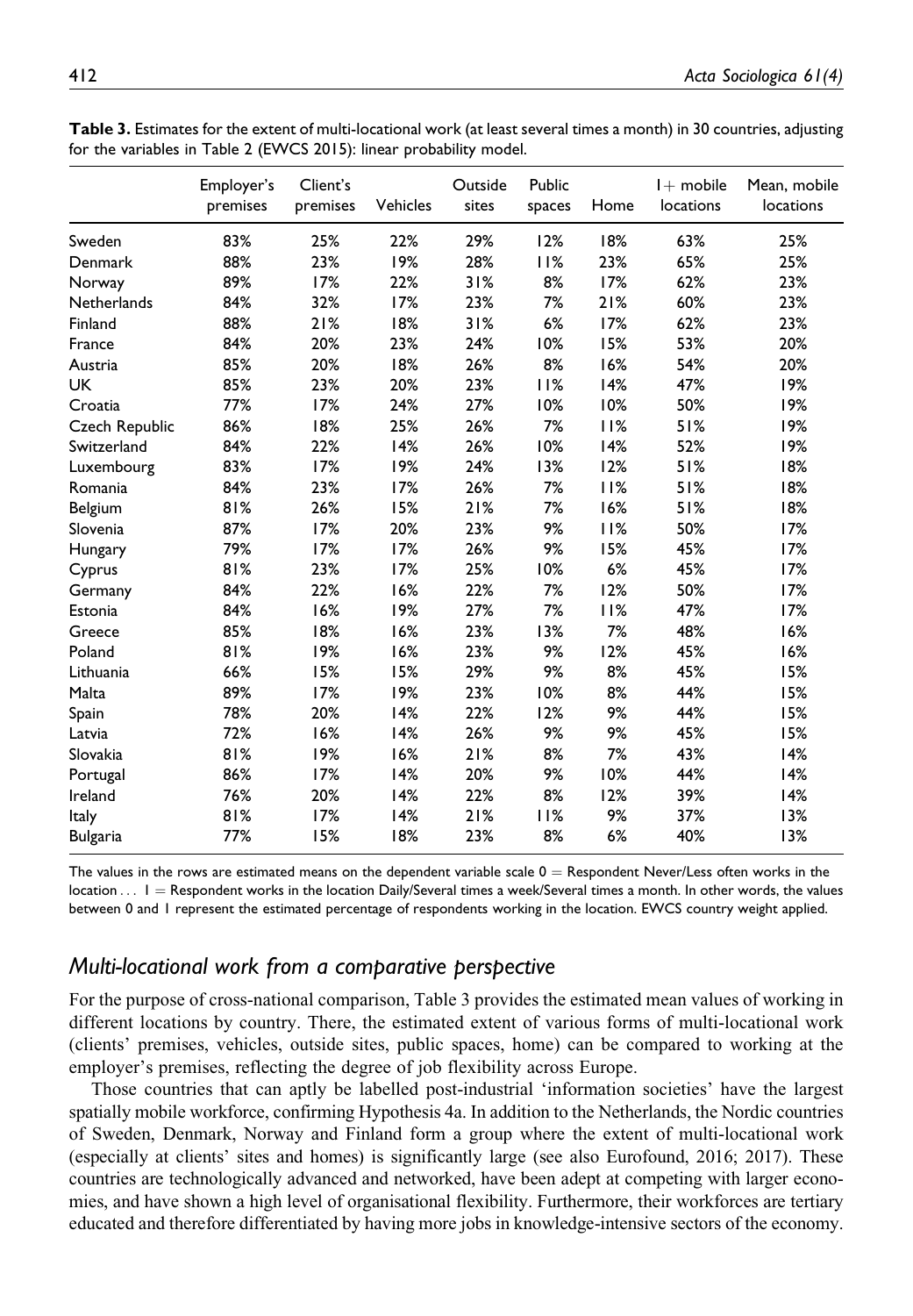We also expected to see high levels of multi-locationality in countries with high proportions of managers and professionals in their labour force (Eurofound 2012: 19). In Table 3, Belgium and Luxembourg closely follow the Nordic countries. However, no obvious country clusters can be identified other than the Nordic region. There are significant cultural and legislative divergences among the European economies that affect organisational practices and individual preferences and opportunities (Skorstad and Ramsdal, 2016). For example, Ireland, where the proportion of managerial and professional positions is high (Eurofound, 2012: 19), ranks low in our comparison of autonomous multi-locational work.

Furthermore, European countries differ due to geographical and agricultural specialisation (climate, need for long-distance transportation). We expected to find a significant amount of physically multilocational work in countries that have higher levels of agriculture and basic production (Hypothesis 4b). This hypothesis was confirmed, but not exactly as expected. The Nordic 'information societies' ranked higher than we anticipated in work done on outside sites and in vehicles, referring to the co-existence of large knowledge industries and traditional agriculture, construction and transportation sectors. In contrast, working on the move or on outside sites appears to be less prevalent than expected in those European countries where agriculture, fisheries and basic occupations still have a central role. Interestingly, Norway, with its high proportion of fishery workers (Eurofound, 2012: 19), ranks the highest both in work at employers' premises (referring to knowledge work) and in outside site working (probably referring to fisheries).

All in all, there seems to be a connection between a high-level of workplace flexibility inherent in the Nordic labour markets and the widespread adoption of multi-locational work arrangements. Workplace flexibility, including worker autonomy, implies trust – which in certain countries seems to extend beyond organisational boundaries. We assume the high level of trust, as well as the related level of responsibility, given to workers is seen in the above-average levels of home-based telework and other forms of multi-locational work in the Nordic countries (see also Eurofound, 2017: 15).

### **Discussion**

According to the proponents of post-industrialization, rapid technological development and changes in the social division of labour have contributed to reducing the dependence of work on time and place. An integral part of this development is the growth of knowledge work as well as collaboration and networking across organizational boundaries, allegedly leading us towards a 'network society' characterized by a radical revision of time–space relations (Webster, 2014).

For a long time, the majority of research on flexible working concentrated on home-based telework, a phenomenon extensively theorised and empirically investigated since the 1970s. Surprisingly little attention was paid to work done on the move: according to Hislop and Axtell, 'this neglect is problematic not only because mobile teleworkers represent a significant and growing subgroup in the population of teleworkers, but also because there appears to be a number of factors which distinguish mobile from home-office teleworkers' (Hislop and Axtell, 2007: 35). More recently, theoretical and empirical reflections on multi-locational work have emerged (e.g. Koroma et al., 2014), but the overall extent of mobile, multi-locational work has received less attention.

We compared European countries and estimated the societal- and organisational-level flexibility by taking into account both traditional and knowledge-intensive jobs. We found that knowledge workers most often regard their employer's premises as their main site of work. Knowledge workers hardly qualify as 'road warriors' or 'nomadic workers' who switch constantly between different locations. This finding may appear contradictory in the light of such commonly held perceptions. These kinds of presumptions are clearly far-fetched inasmuch as they do not take into account the everyday realities of workplaces, different organisational cultures, individual preferences, and country-specific variation.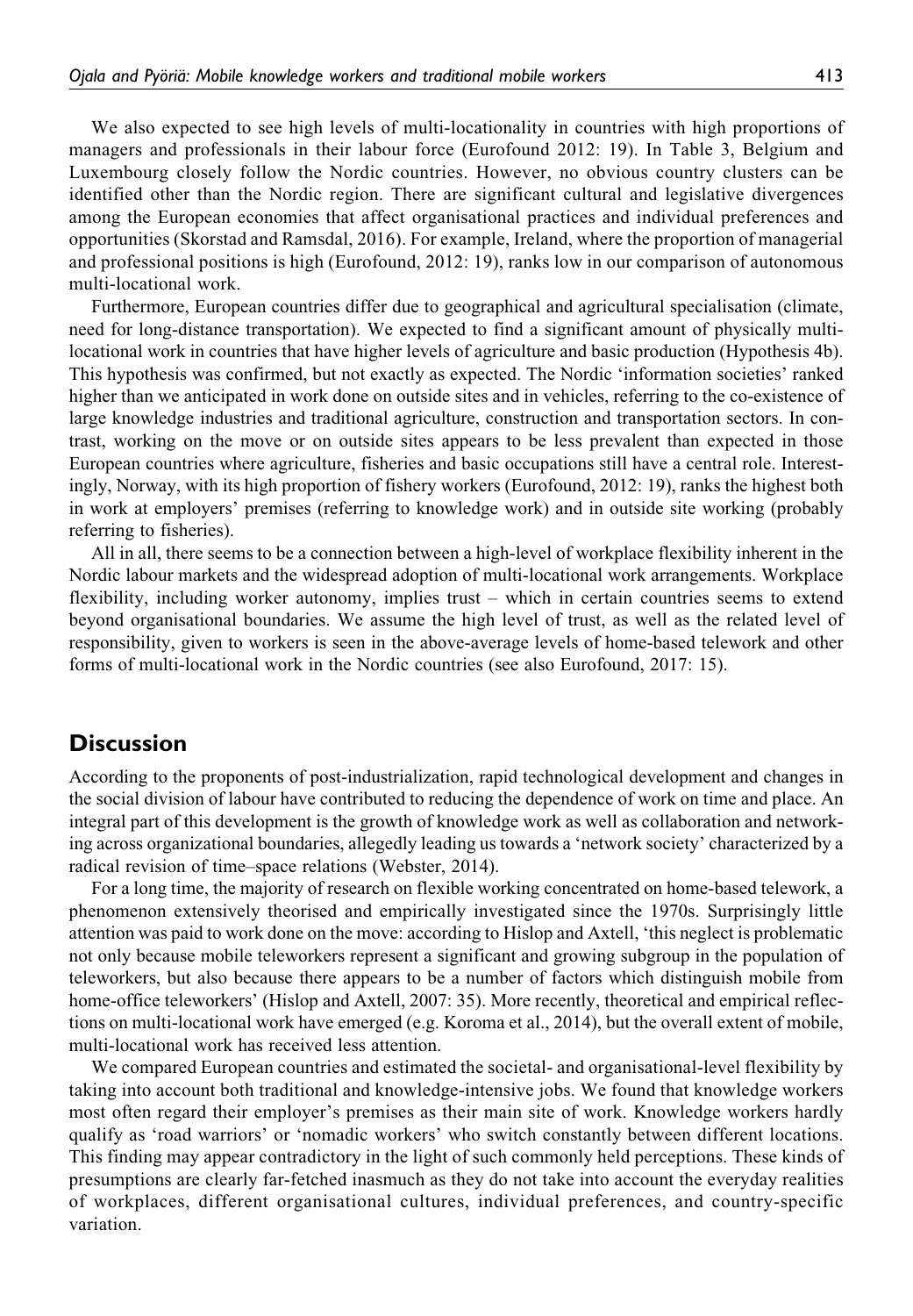Employers' premises are thus the most common environment for knowledge work, supplemented by clients' facilities and private spheres. According to technologically deterministic visions, advances in ICTs should allow knowledge workers 'full access to communication, data, and computing from any location at any time' (Davis, 2002: 67). This kind of interactional mobility (Kakihara and Sørensen, 2004) is undoubtedly an important feature in the everyday reality of knowledge work, but – based on the present analysis – it only co-exists with locational mobility in a limited manner.

Technological development is only one aspect that has an influence on the spatial mobility of work. In the age of laptops, tablets and smart phones, mobile workers routinely check their email and use other applications to stay connected to the company and work colleagues while on the road; but organisational practices that support flexible working are equally important. According to our results, multi-locational work goes hand-in-hand with the job autonomy and workplace flexibility for which the Nordic countries are renowned. Autonomy, however, pertains to all kinds of flexible working, regardless of the industry. Traditional jobs in construction or transportation also involve a significant amount of flexibility and autonomy.

It is important to stress here that there are different modes and rhythms of spatial mobility. While the traditional office remains the knowledge workers' primary base, their work extends and spills over into their homes. Some increase is seen in the extent to which knowledge workers adopt informal overtime practices, and a limited proportion of employees continually work very long weekly hours and extend their workdays into private spheres. Evening and weekend work by an average highly skilled worker includes checking emails and reading professional literature in order to 'keep up to speed', resulting in additional weekly working hours (Ojala et al., 2014). Besides, during the past couple of decades, there has been a strong international tendency towards the intensification of working hours (Green, 2006), which may be followed by more informal work at home (Aguilera et al., 2016).

However, there is a caveat frequently overlooked in earlier research. Mobile, multi-locational work continues to be most common practice in traditional occupations and branches of industry. The source of bias we have addressed here is the lack of empirical survey interest in mobile work that takes into account different facets of multi-locationality. In this respect, the EWCS has its strengths and weaknesses. Among its strengths, the EWCS allows one to evaluate the extent and intensity of multilocational work. The list of alternative workplaces given in the questionnaire explicitly takes into account clients' premises, vehicles, outside sites and public spaces; these have often been ignored in earlier survey studies.

With regard to the EWCS's weaknesses, the most important restriction of the data is the size of the sample (about 1000 cases per country). The sample size is sufficient to provide reliable statistical generalisations of the whole survey population at the national level, but should one wish to break down the results – for example, by detailed occupational level (ISCO minor groups and unit groups) – the number of cases used for specific estimations quickly becomes too small (de Bustillo et al., 2011: 84). Due to this limitation, we were unable to analyse the interaction effects between country and industrial branches, which makes the comparative element of our study a preliminary one.

These issues notwithstanding, the EWCS provides the most detailed and robust basis for the comparative assessment of mobile, multi-locational work in Europe. We would argue that in the future more attention should be paid to measuring the temporal dimension of various multi-locational work arrangements. In addition, the potential associations between working in multiple sites – especially with extensive hours – should be analysed, as should their connections with other working conditions and potential health outcomes.

#### Funding

The author(s) disclosed receipt of the following financial support for the research, authorship, and/or publication of this article: The authors acknowledge receipt of financial support from the Academy of Finland (277376) for the research, authorship, and/or publication of this article.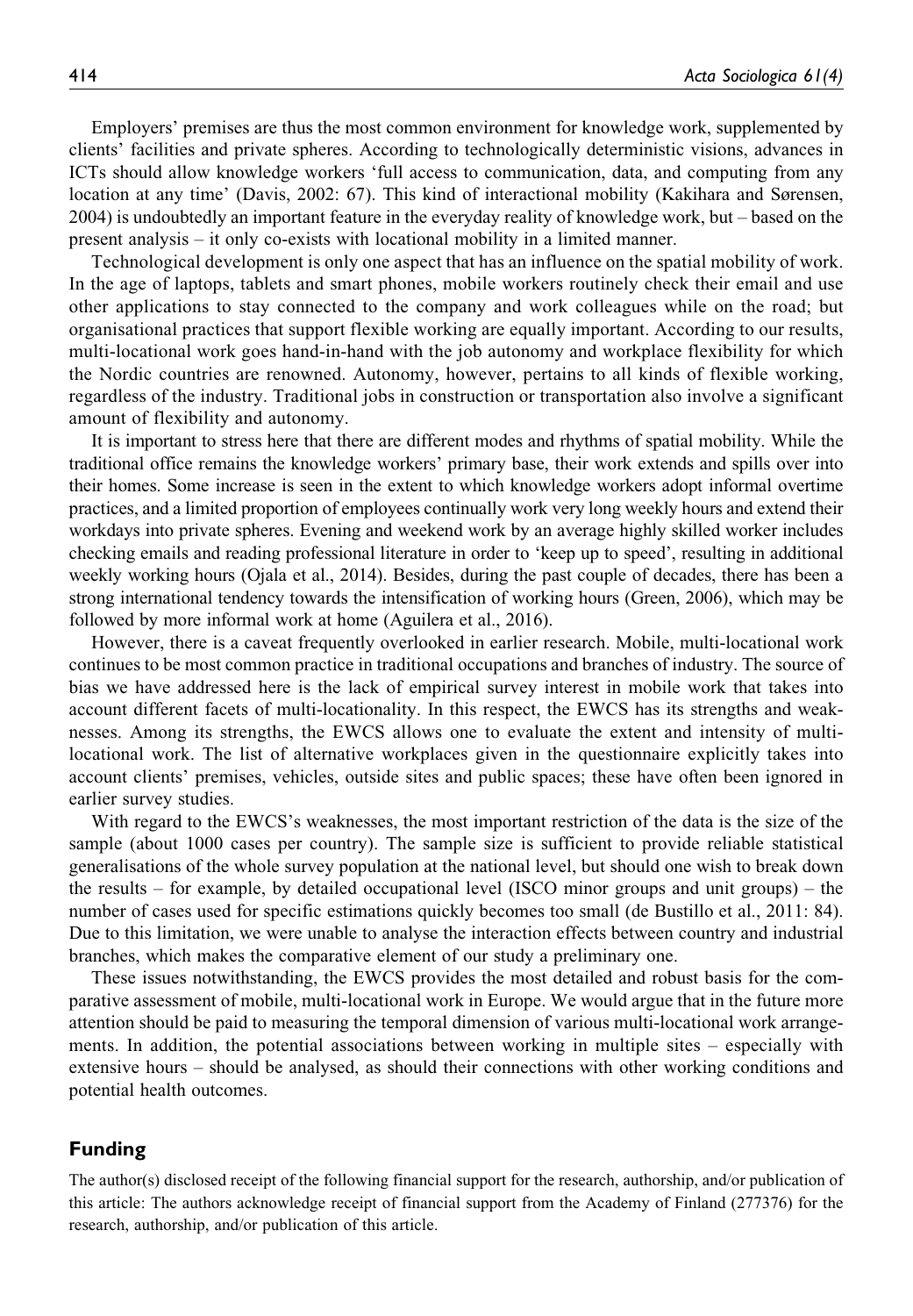#### **References**

- Aguilera A, Lethiais V, Rallet A and Proulhac L (2016) Home-based telework in France: Characteristics, barriers and perspectives. Transportation Research Part A: Policy and Practice 92(1): 1–11.
- Andreev P, Salomon I and Pliskin N (2010) Review: State of teleactivities. Transportation Research C: Emerging Technologies 18(1): 3–20.
- Angrist JD and Pischke J-S (2009) Mostly Harmless Econometrics: An Empiricist's Companion. Princeton, NJ: Princeton University Press.

Andriessen JHE and Vartiainen M (eds) (2006) Mobile Virtual Work: A New Paradigm? Berlin: Springer.

- Archibugi D and Lundvall B-A (2001) The Globalizing Learning Economy. Oxford: Oxford University.
- Bates P and Huws U (2002) Modelling eWork in Europe: Estimates, models and forecasts from the EMERGENCE Project. Brighton: Institute for Employment Studies.
- Bélanger F and Collins RW (1998) Distributed work arrangements: A research framework. The Information Society 14(2): 137-152.
- Bernardi F, Chakhaia L and Leopold L (2017)'Sing me a song with social significance': The (mis)use of statistical significance testing in European sociological research.European Sociological Review33(1):1–15.
- Clemons D and Kroth M (2010) Managing the Mobile Workforce: Leading, Building, and Sustaining Virtual Teams. Columbus, OH: McGraw-Hill Education.
- Crosbie T and Moore J (2004) Work–life balance and working from home. Social Policy & Society 3(3): 223–233.
- Davis GB (2002) Anytime/anyplace computing and the future of knowledge work. Communications of the ACM 45(12): 67–73.
- Davison R, Bélanger F, Ahuja M and Watson-Manheim MB (2006) Virtual work, teams and organisations. Information Technology & People 19(4): 299–322.
- de Bustillo RF, Fernández-Macías E, Antón J-I and Esteve F (2011) Measuring More Than Money: The Social Economics of Job Quality. Cheltenham: Edward Elgar.
- Eurofound (2012) Fifth European Working Conditions Survey. Luxembourg: Publications Office of the European Union.
- Eurofound (2015) Third European Company Survey. Luxembourg: Publications Office of the European Union.
- Eurofound (2016) Sixth European Working Conditions Survey. Luxembourg: Publications Office of the European Union.
- Eurofound (2017) Working Anytime, Anywhere: The Effects on the World of Work. Luxembourg: Publications Office of the European Union.
- Felstead A, Jewson N and Walters S (2005) Changing Places of Work. Basingstoke: Palgrave Macmillan.
- Gallie D (2007) Production regimes and the quality of employment in Europe. Annual Review of Sociology 33(1): 85–104.
- Glorieux I, Mestdag I, Minnen J and Vandeweyer J (2009) The myth of the 24-hour society: Non-standard work hours in Belgium, 1966 and 1999. Social Indicators Research 93(1): 177–183.
- Green F (2006) Demanding Work: The Paradox of Job Quality in the Affluent Economy. Princeton, NJ: Princeton University Press.
- Green N (2002) On the move: Technology, mobility, and the mediation of social time and space. The Information Society 4(18): 281–292.
- Hellevik O (2009) Linear versus logistic regression when the dependent variable is a dichotomy. Quality & Quantity 43(1): 59–74.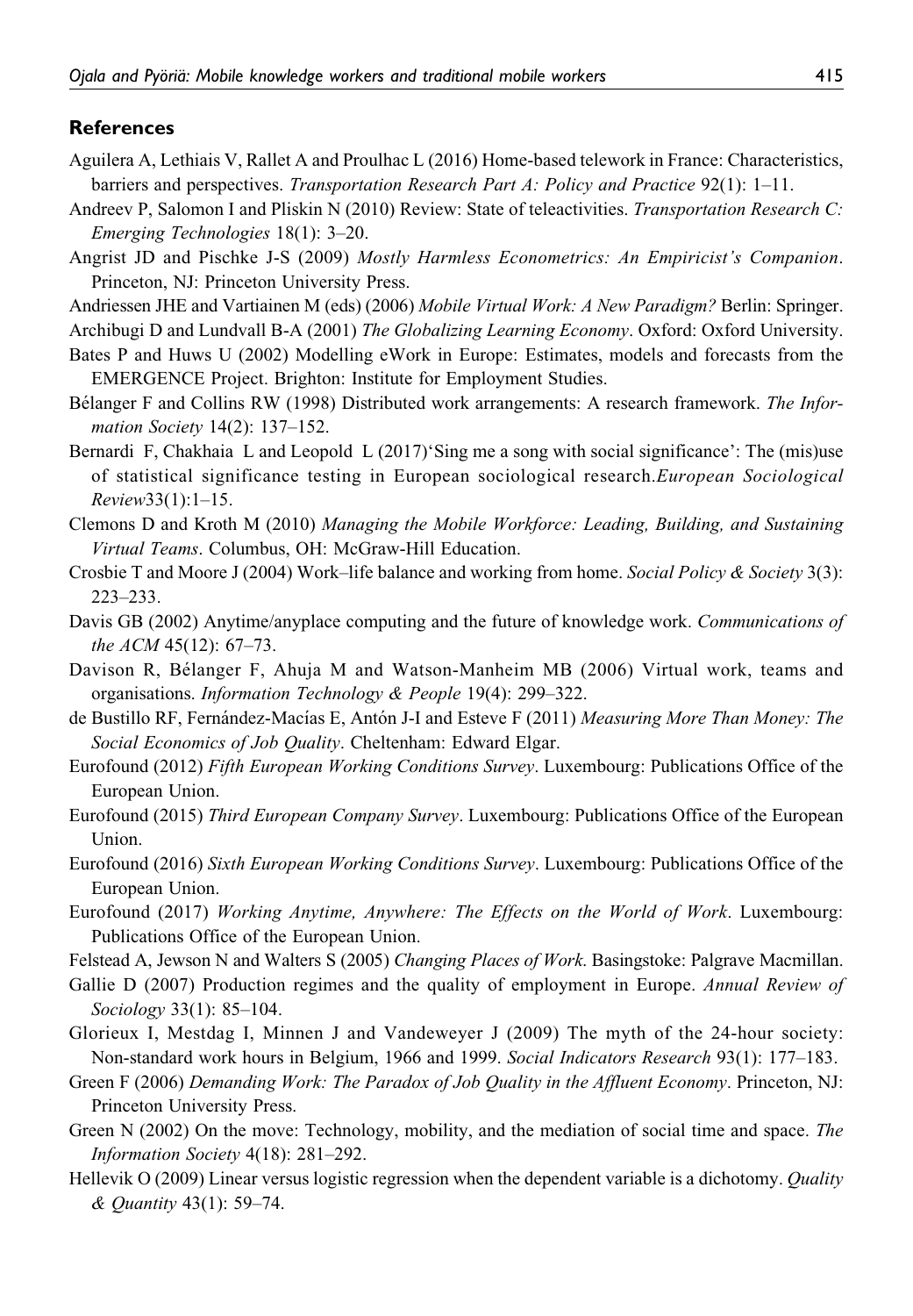- Hill JE, Erickson JJ, Holmes EK and Ferris M (2010) Workplace flexibility, work hours, and work-life conflict: Finding an extra day or two. Journal of Family Psychology 24(3): 349–358.
- Hinds P and Kiesler S (eds) (2002) Distributed Work. Cambridge, MA: The MIT Press.
- Hislop D and Axtell C (2007) The neglect of spatial mobility in contemporary studies of work: The case of telework. New Technology, Work and Employment 22(1): 34–51.
- Hislop D (2013) Driving, communicating and working: Understanding the work-related communication behaviours of business travellers on work-related car journeys. Mobilities 2(8): 220–237.
- Huws U (2003) When work takes flight: Research results from the EMERGENCE Project. Brighton: Institute for Employment Studies.
- Kakihara M and Sørensen C (2004) Practising mobile professional work: Tales of locational, operational and interactional mobility. INFO: The Journal of Policy, Regulation and Strategy for Telecommunication, Information and Media 6(3): 180–187.
- Koroma J, Hyrkkänen U and Vartiainen M (2014) Looking for people, places and connections: Hindrances when working in multiple locations: A review. New Technology, Work and Employment 29(2): 139–159.
- Kuldeep K, van Fenema PC and Glinow MA (2009) Offshoring and the global distribution of work: Implications for task interdependence theory and practice. Journal of International Business Studies 40(4): 642–667.
- Mood C (2010) Logistic regression: Why we cannot do what we think we can do, and what we can do about it. European Sociological Review 26(1): 67–82.
- Neirotti P, Paolucci E and Raguseo E (2013). Mapping the antecedents of telework diffusion: Firm-level evidence from Italy. New Technology, Work and Employment 28(1): 16–36.
- Noonan MC and Glass JL (2012) The hard truth about telecommuting. Monthly Labor Review 135(6): 38–45.
- Nätti J, Tammelin M, Anttila T and Ojala S (2011) Work at home and time use in Finland. New Technology, Work and Employment 26(1): 68–77.
- Ojala S and Pyöriä P (2015) Working around the clock? The time and location of paid work in Finland, 1979–2010. Electronic International Journal of Time Use Research 12(1): 73–96.
- Ojala S, Nätti J and Anttila T (2014) Informal overtime at home instead of telework: Increase in negative work–family interface. International Journal of Sociology and Social Policy 34(1–2): 69–87.
- Peters P and Heusinkveld S (2010) Institutional explanations for managers' attitudes towards tele-homeworking. Human Relations 63(1): 107-135.
- Peters P, den Dulk L and van der Lippe T (2009) The effects of time-spatial flexibility and new working conditions on employees' work–life balance: The Dutch case.Community, Work & Family 12(3): 279–297.
- Peters P, Tijdens KG and Wetzels C (2004) Employees' opportunities, preferences, and practices in telecommuting adoption. Information & Management 41(4): 469–482.
- Popma J (2013) The Janus face of the 'new ways of work': Rise, risks and regulation of nomadic work. Brussels: ETUI.
- Pyöriä P (2003) Knowledge work in distributed environments: Issues and illusions. New Technology, Work and Employment 18(3): 166–180.
- Pyöriä P (2005) The concept of knowledge work revisited. Journal of Knowledge Management 9(3): 116–127.
- Pyöriä P (2007) Informal organizational culture: The foundation of knowledge workers' performance. Journal of Knowledge Management 3(11): 16–30.
- Pyöriä P (2009) Virtual collaboration in knowledge work: From vision to reality. Team Performance Management 15(7–8): 366–381.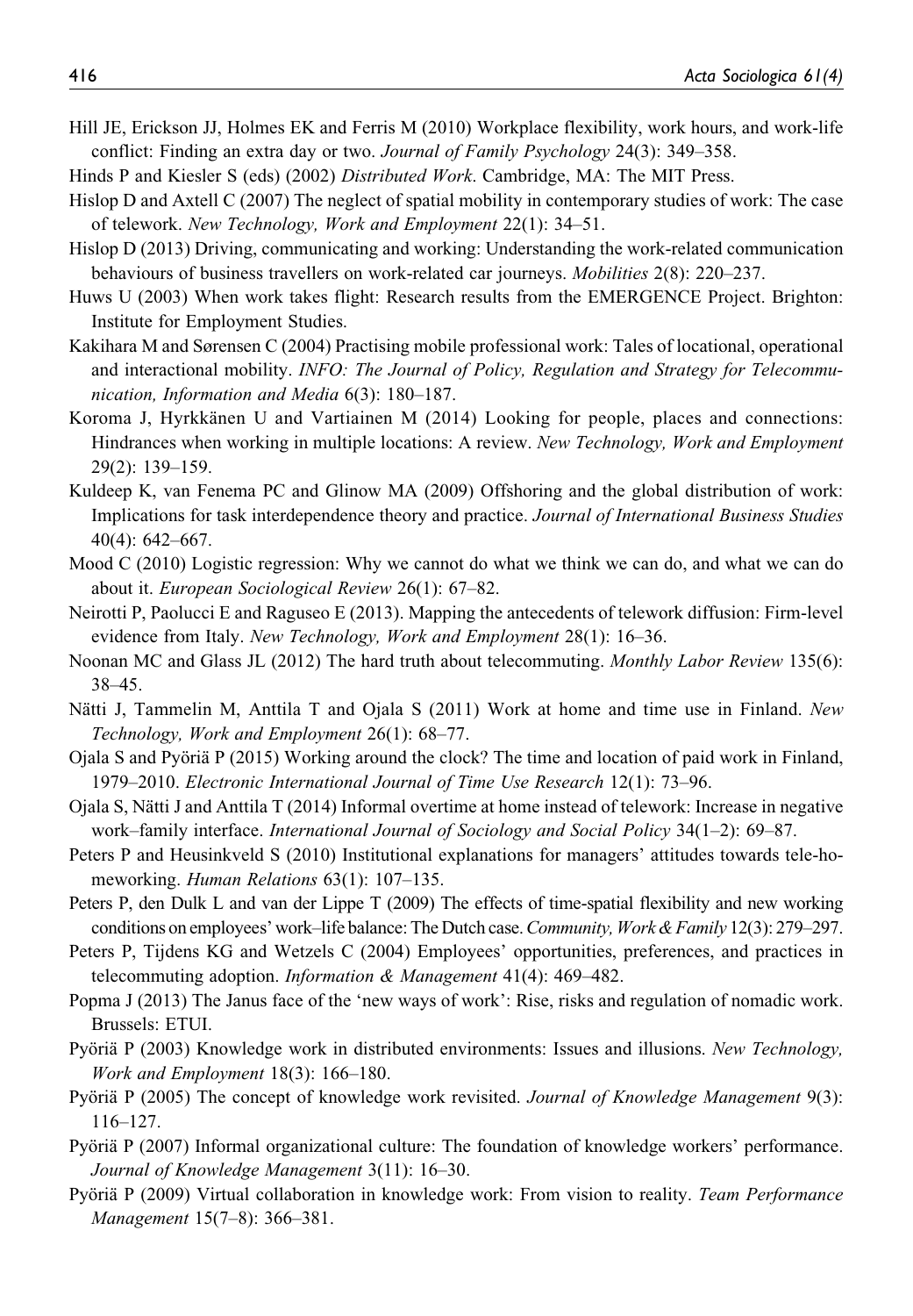Pvöriä P (2011) Managing telework: Risks, fears and rules. Management Research Review 34(4): 386–399.

- Pyöriä P, Melin H and Blom R (2005) Knowledge workers in the information society: Evidence from Finland. Tampere: Tampere University Press.
- Saari T and Pyöriä P (2015) Causes and preconditions for organisational commitment in knowledge work: A comparison of two expert organizations. International Journal of Work Innovation 1(3): 271–286.
- Schönauer A, Kasper R, Flecker J and Holtgreve U (2013) Forced to go virtual? Distributed cooperation of small software firms. Work Organisation, Labour & Globalisation 7(1): 63–75.
- Sibis (2003) Matching Up to the Information Society: An Evaluation of the EU, the EU Accession Countries, Switzerland and the United States. Available at: [http://www.rand.org/content/dam/rand/](http://www.rand.org/content/dam/rand/pubs/technical_reports/2006/RAND_TR145.pdf) [pubs/technical\\_reports/2006/RAND\\_TR145.pdf](http://www.rand.org/content/dam/rand/pubs/technical_reports/2006/RAND_TR145.pdf) (accessed 2 June 2017).
- Skorstad EJ and Ramsdal H (2016) Flexible Organizations and the New Working Life: A European Perspective. Abingdon: Routledge.
- Sullivan C (2003) What's in a name? Definitions and conceptualisations of teleworking and homeworking. New Technology, Work and Employment 18(3): 158–165.
- Sullivan C (2012) Remote working and work–life balance. In: Reilly NP, Sirgy MJ and Gorman CA (eds) Work and Quality of Life. Berlin: Springer, pp.275–290.
- Sullivan C and Smithson J (2007) Perspectives of homeworkers and their partners on working flexibility and gender equity. International Journal of Human Resource Management 18(3): 448–461.
- ter Hoeven CL and van Zoonen W (2015) Flexible work designs and employee well-being: Examining the effects of resources and demands. New Technology, Work and Employment 30(3): 237–255.
- Vartiainen M and Hyrkkänen U (2010) Changing requirements and mental workload factors in mobile multi-locational work. New Technology, Work and Employment 25(2): 117–135.
- Vilhelmson B and Thulin E (2016) Who and where are the flexible workers? Exploring the current diffusion of telework in Sweden. New Technology, Work and Employment 31(1): 77–96.
- Webster F (2014) *Theories of the Information Society*. 4th ed. Abingdon: Routledge.

#### Author biographies

Satu Ojala is a postdoctoral researcher (social policy) at the Faculty of Social Sciences, University of Tampere, Finland. Her research interests include job quality, flexible work arrangements, and time-use research.

Pasi Pyöriä is a senior lecturer (sociology) at the Faculty of Social Sciences, University of Tampere, Finland. His research interests include employment precariousness, flexible work arrangements, and work careers.